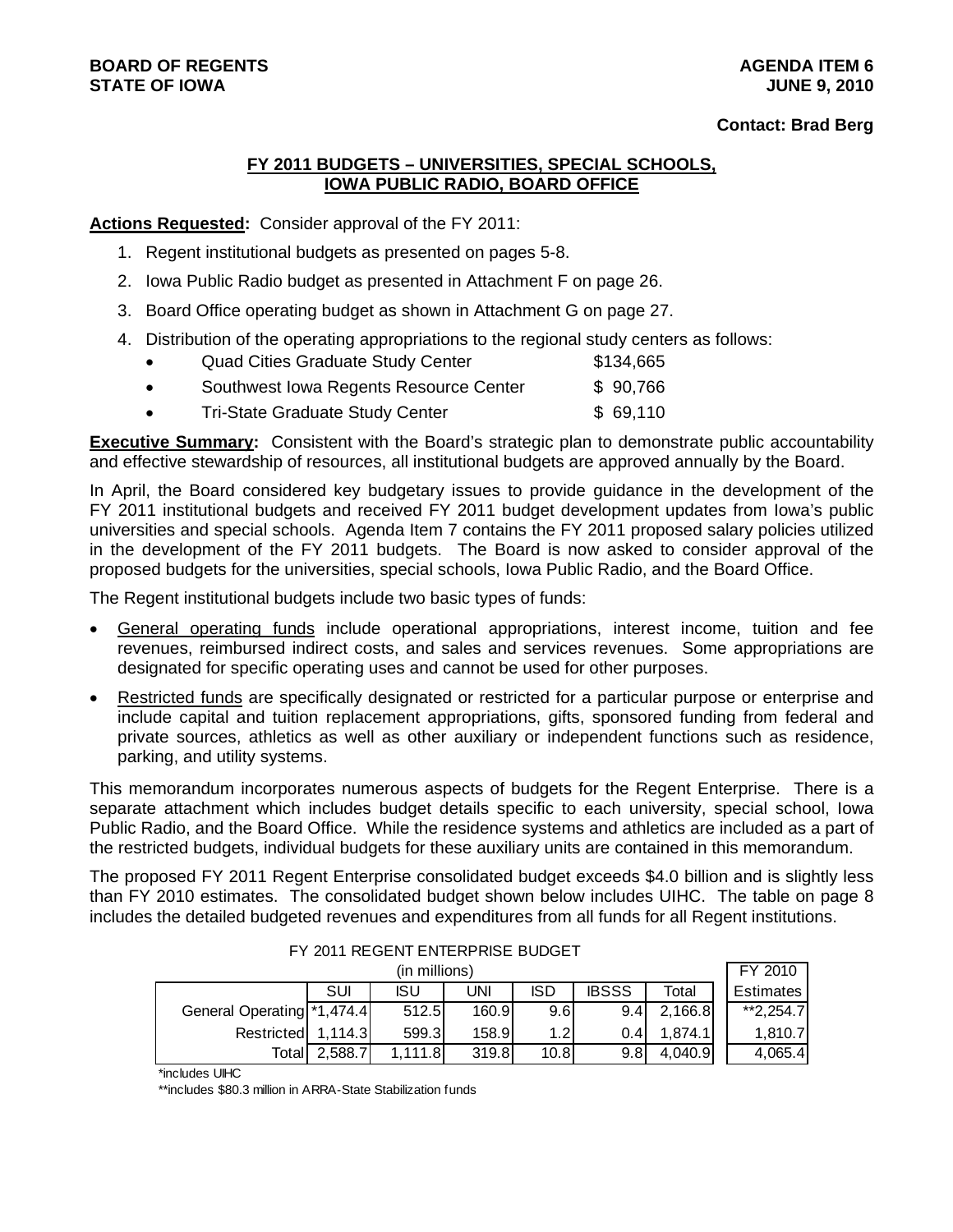# University Operating Budgets

The primary revenue sources providing FY 2011 general operating funds for Iowa's public universities are state appropriations and tuition revenues.

General university operating appropriations for FY 2011 totaling \$474.5 million are \$8.5 million less than final FY 2010 state funding levels and \$103.0 million less than final FY 2009 amounts. The following table includes one-time funding of \$30.4 million for FY 2010 and \$8.7 million for FY 2011.

|            | <b>Final FY 2009</b>                       | *Final FY 2010 | **Current FY 2011 FY11 Less FY10 |               |
|------------|--------------------------------------------|----------------|----------------------------------|---------------|
| SUI        | 269,527,169                                | 225,563,663    | 221,724,526                      | (3,839,137)   |
| <b>ISU</b> | 212.192.481                                | 176.976.136    | 173,738,096                      | (3,238,040)   |
| UNI        | 95.792.085                                 | 80,385,388     | 79,005,927                       | (1,379,461)   |
| Total      | 577,511,735                                | 482.925.187    | 474,468,549                      | (8, 456, 638) |
|            | *includes one-time funding of \$30,438,807 |                |                                  |               |

#### **GENERAL UNIVERSITY OPERATING APPROPRIATIONS**

\*\*includes one-time funding of \$8,744,689

The Board approved a resident undergraduate tuition increase of 6.0% for the 2010-11 academic year at its February 2010 meeting; non-resident tuition increases of 6.0% at SUI, 4.1% at ISU, and 3.0% at UNI were also approved. The tuition rate increases, coupled with current enrollment projections, are anticipated to generate \$45.3 million in incremental gross tuition revenue for FY 2011 compared to the final FY 2010 budgets.

Based on the proposed FY 2011 general university operating budgets, state appropriations provide 39.7% of the total general university operating revenues. Tuition comprises 54.4% of the FY 2011 budgeted revenues.

Board policy mandates that a minimum of 15% of gross tuition proceeds be set-aside for student financial aid, a mix of need and merit-based aid. The Regent universities have dedicated an additional \$11.3 million in FY 2011 tuition set-aside for student financial aid compared to the FY 2010 budget. The budgeted FY 2011 financial aid set-aside comprises 22% of the projected gross tuition revenues.

Each university's special purpose units receiving state general fund appropriations were subject to the 10% across-the-board cut in FY 2010 and were generally flat funded in FY 2011 when compared to final FY 2010 appropriated levels. One exception was UNI's Iowa Mathematics and Science Education Partnership program (IMSEP), which was reduced to \$1.8 million in FY 2011 from the final FY 2010 appropriation of \$3.25 million.

In FY 2010, the Regent Enterprise received one-time funds of approximately \$80.3 million in State Fiscal Stabilization Funds from the American Recovery and Reinvestment Act of 2009. This funding will not be received in FY 2011.

# Restricted Budgets

The restricted fund budgets include the FY 2011 capital appropriations approved by the General Assembly for ISU's Veterinary Medicine Facility-Phase II and SUI's Biomedical Discovery Building. The restricted fund budgets also contain Grow Iowa Values Fund (GIVF) and tuition replacement appropriations allocated to the three Regent universities.

The three universities will bring forward proposals for allocation and use of the FY 2011 Grow Iowa Values Fund appropriation at the August Board meeting. Legislative funding for the GIVF program was reduced to \$3.8 million for FY 2011. The GIVF allocations to each university are \$1.459 million for SUI and ISU, and \$729,600 for UNI. The remainder is available for projects as submitted by independent colleges and universities in Iowa. Allocations are to be matched on a 1:1 basis and used to fund capacity-building infrastructure in areas related to technology commercialization, entrepreneurship, and business growth.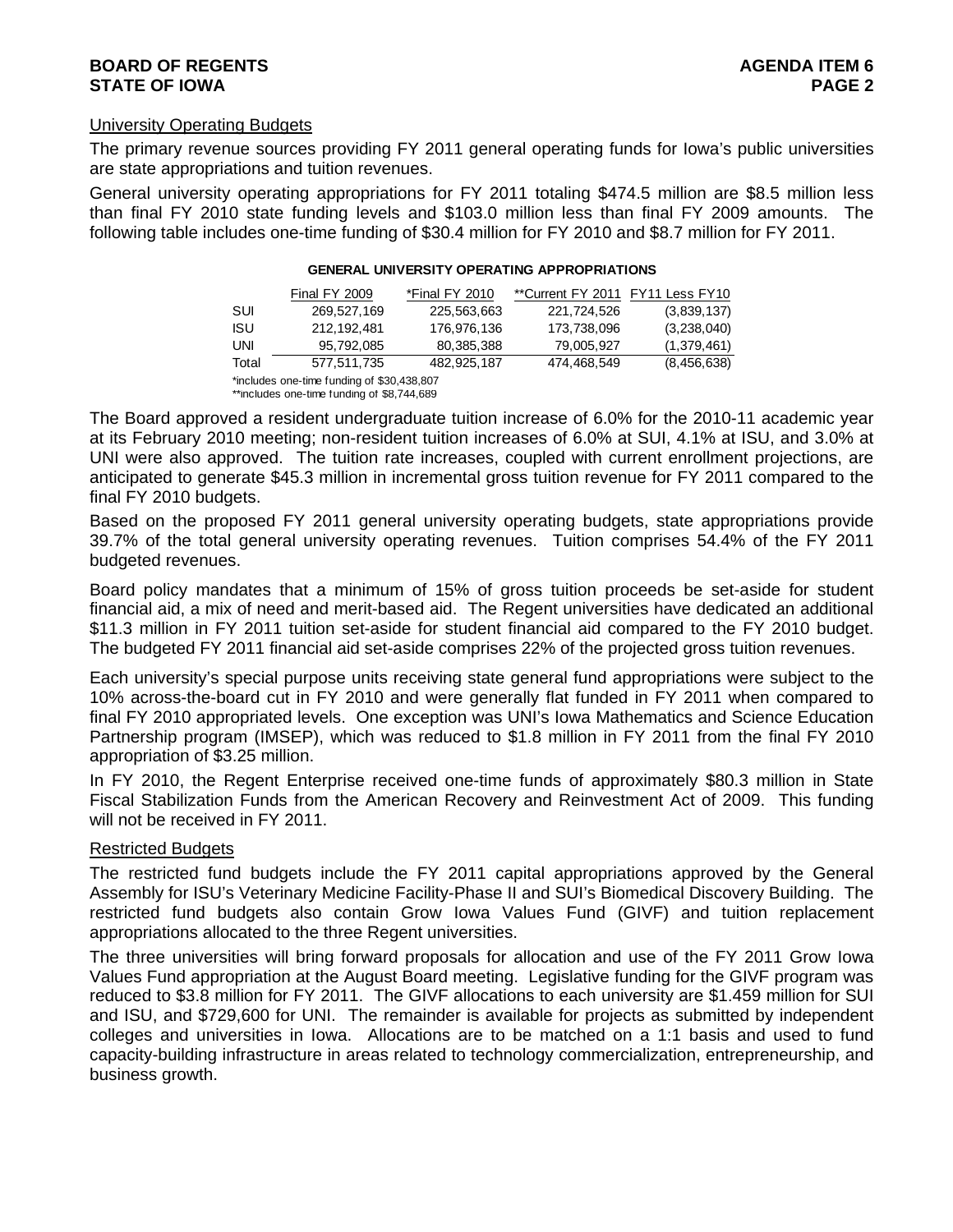# **BOARD OF REGENTS** AGENERATION OF REGENTS AGENERATION OF REGENTS AGENERATION OF REGENTS AGENERATION OF REGENTS AGENERATION OF REGENTS AGENERATION OF REGENTS AGENERATION OF REGENTS AGENERATION OF REGENTS AGENERATION OF REGE **STATE OF IOWA** PAGE 3

### Athletic Budgets

Each of the Regent universities hosts a multitude of intercollegiate athletic events that attract many alumni and friends to the campuses each year. The athletic departments are independent entities included in the restricted fund budgets. The proposed FY 2011 athletic revenue budgets total \$124 million. Details pertaining to each university's proposed FY 2011 athletic budget are included in the attachments.

|            | <b>Athletic Revenues</b> |               |
|------------|--------------------------|---------------|
|            | FY 2010                  | FY 2011       |
|            | <b>Estimates</b>         | <b>Budget</b> |
| SUI        | 67,519,971               | 70,689,727    |
| <b>ISU</b> | 40,577,950               | 41,656,070    |
| UNI        | 11,582,690               | 11,730,483    |
| Total      | 119,680,611              | 124,076,280   |

#### Residence System Budgets

Residence systems, which include dining services, are self-supporting operations and do not receive state-appropriated funds for operations or capital improvements. Residence system budgets total approximately \$161.0 million for all three universities.

Residence systems are independent entities within each university and are included in the restricted fund budgets. The Board received the FY 2011 residence system preliminary budgets as part of the residence system governance report presented in March.

The final proposed FY 2011 residence system budgets for ISU and UNI remain identical to the preliminary budgets previously received by the Board. SUI projects an increase in net revenue in the final proposed budget when compared to the preliminary budget due to an increase in projected contract revenues. The proposed detailed budget for the SUI residence system is provided in Attachment A on page 14.

|                                      |   | <b>University Residence Systems</b> |    | FY 2011 Budgets |    |                                |     |                                |
|--------------------------------------|---|-------------------------------------|----|-----------------|----|--------------------------------|-----|--------------------------------|
|                                      |   | SUI                                 |    |                 |    | <b>ISU</b>                     |     | <b>UNI</b>                     |
|                                      |   | Preliminary                         |    | Final           |    | <b>Preliminary &amp; Final</b> |     | <b>Preliminary &amp; Final</b> |
| Revenues                             | S | 51,047,264                          | S. | 51,401,360      | S  | 73,479,336                     | \$. | 36,077,441                     |
| <b>Expenditures for Operations</b>   |   | 36,955,585                          |    | 36,909,363      |    | 54,844,482                     |     | 26,626,772                     |
| Debt Service and Mandatory Transfers |   | 5,396,903                           |    | 5,396,903       |    | 11,344,976                     |     | 4,206,874                      |
| Net Revenues after Debt Service and  |   |                                     |    |                 |    |                                |     |                                |
| <b>Mandatory Transfers</b>           | S | 8.694.776                           |    | 9.095.094       | \$ | 7,289,878                      |     | 5,243,795                      |

# Special Schools

.

The primary funding source for the special schools continues to be state appropriations. Iowa's special school FY 2011 operating appropriations totaling \$14.3 million are \$0.3 million less than final FY 2010 state funding levels and \$1.6 million less than final FY 2009 amounts. The following table includes one-time funding of \$0.9 million for FY 2010 and \$0.6 million for FY 2011. Detailed general operating and restricted fund budgets are provided on pages 6-7. Additional information specific to each special school is provided in Attachments D and E beginning on page 22.

|  | <b>SPECIAL SCHOOL OPERATING APPROPRIATIONS</b> |
|--|------------------------------------------------|
|  |                                                |

|              |            |            | Final FY 2009 *Final FY 2010 **Current FY 2011 FY11 Less FY10 |            |
|--------------|------------|------------|---------------------------------------------------------------|------------|
| ISD          | 10.155.182 | 9.339.546  | 9.153.265                                                     | (186, 281) |
| <b>IBSSS</b> | 5.720.006  | 5.264.613  | 5.154.512                                                     | (110, 101) |
| Total        | 15.875.188 | 14.604.159 | 14.307.777                                                    | (296, 382) |

<sup>\*</sup>includes one-time funding of \$921,693 \*\*includes one-time funding of \$625,311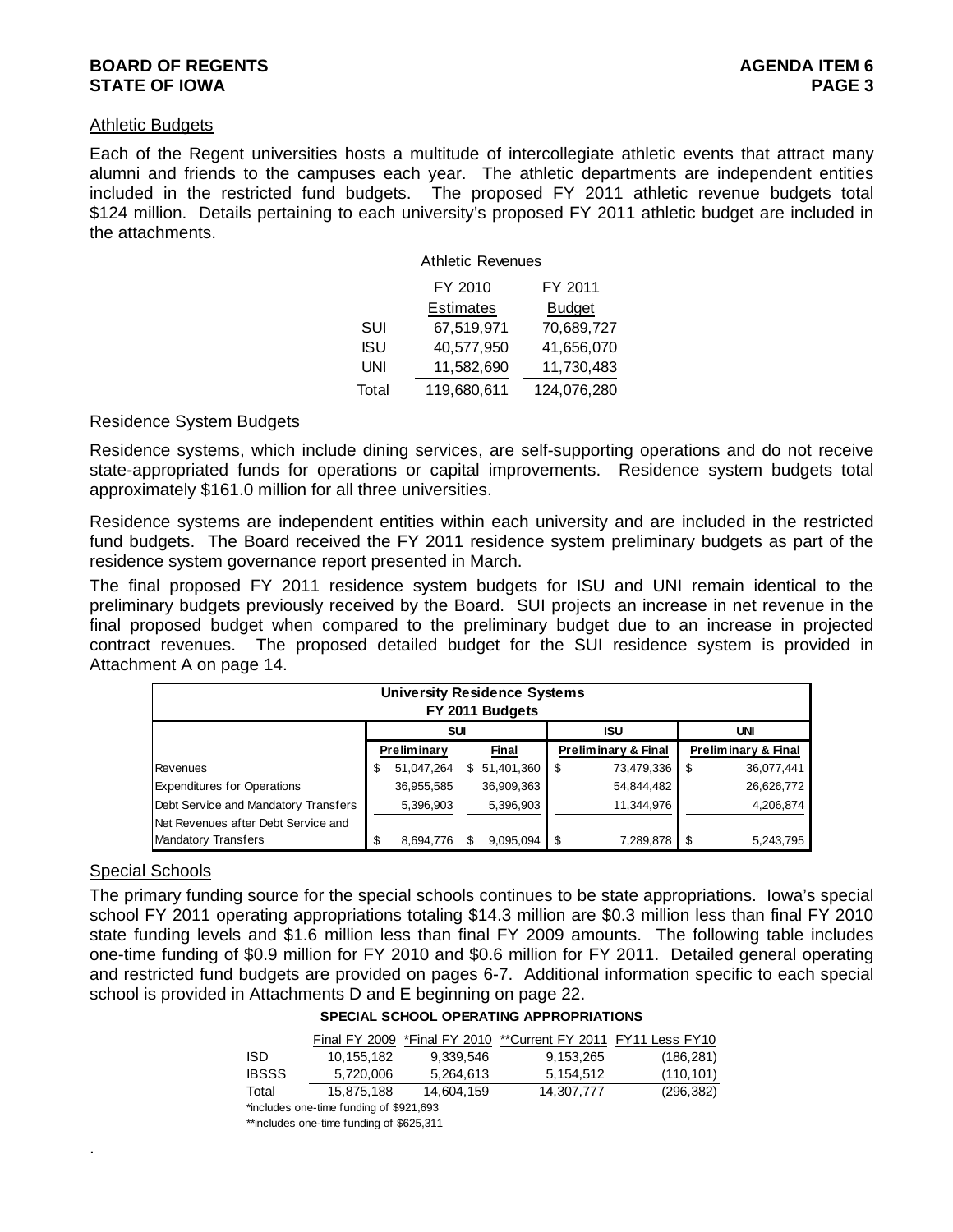# Iowa Public Radio

In December 2004, the Board approved the creation of Iowa Public Radio, which includes WSUI-AM and KSUI-FM at the University of Iowa (KSUI Radio Group); WOI AM and FM, KTPR-FM, KOWI-FM, and KWOI-FM at Iowa State University (WOI Radio Group); and KUNI-FM and KHKE-FM at the University of Northern Iowa (KUNI Radio Group).

In May 2007, the Board approved the Public Service Operating Agreement between Iowa Public Radio and the Board of Regents. Under the operating agreement, Iowa Public Radio manages the operations of the Radio Groups.

For FY 2011, the 2010 General Assembly appropriated \$406,318 for operations and was flat funded when compared to final FY 2010 state funding levels (which was reduced 10% during FY 2010). The proposed FY 2011 budgets for Iowa Public Radio and the three Radio Groups are contained in Attachment F on page 26.

# Regional Study Centers

The regional study centers are publicly funded consortia of colleges and universities that offer undergraduate and graduate degree programs, graduate non-degree courses, and continuing professional education opportunities to area residents. The three regional study centers that serve Iowans include:

- Quad Cities Graduate Study Center in Rock Island
- Southwest Iowa Regents Resource Center in Council Bluffs
- Tri-State Graduate Center in Sioux City

The legislature appropriates funds to the Board of Regents for distribution to the Regional Study Centers. The FY 2010 operating appropriations for the study centers were subject to the 10% acrossthe-board cut and were reduced \$32,727 during the current fiscal year. For FY 2011, the 2010 General Assembly appropriated a total of \$294,541 to the three study centers which were flat funded when compared to final FY 2010 state funding levels. The Board is asked to consider approval of the distribution of funds to the study centers as appropriated by the 2010 General Assembly.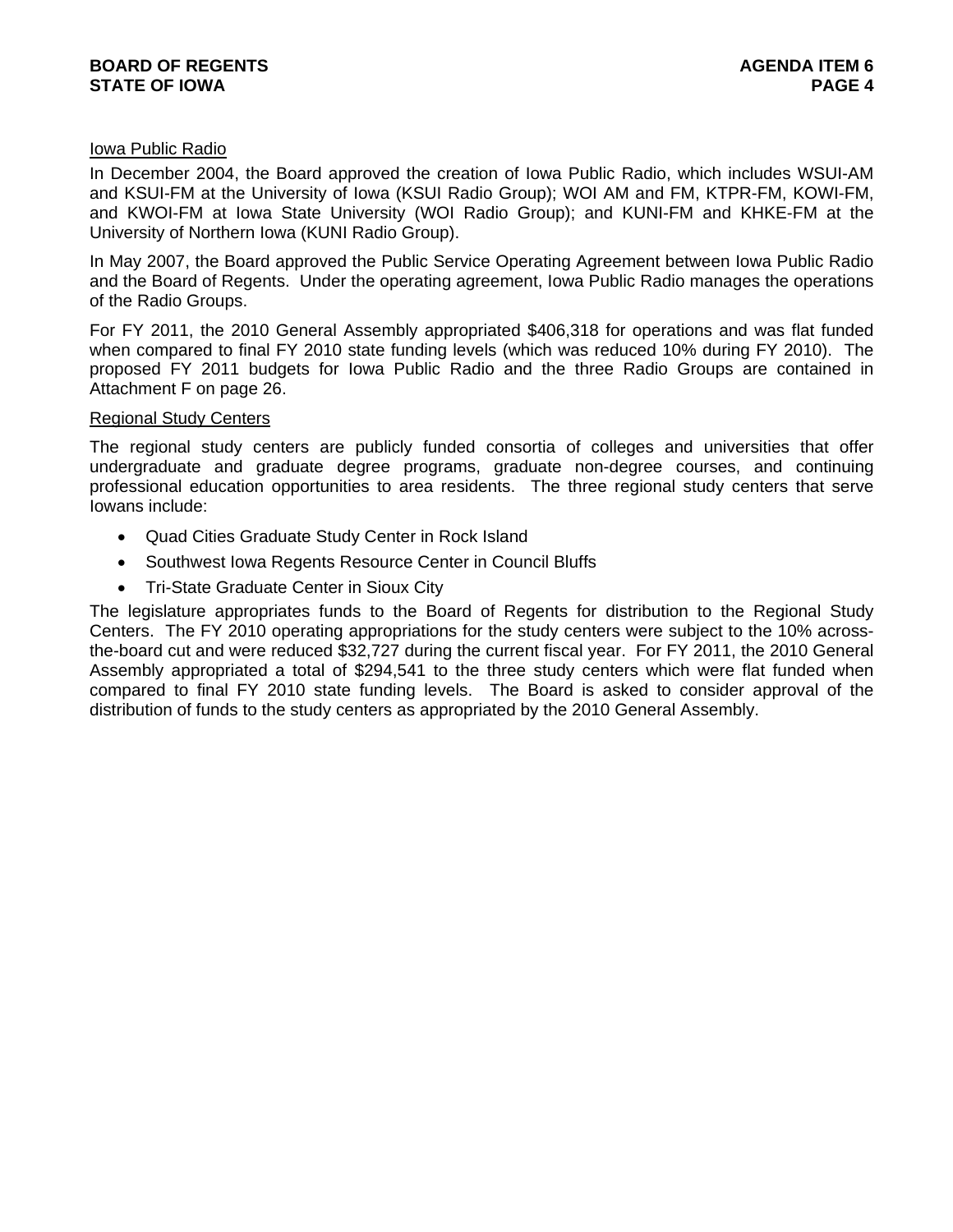**BOARD OF REGENTS**<br> **BOARD OF REGENTS**<br> **BOARD OF IOWA**<br>
PAGE 5 **STATE OF IOWA**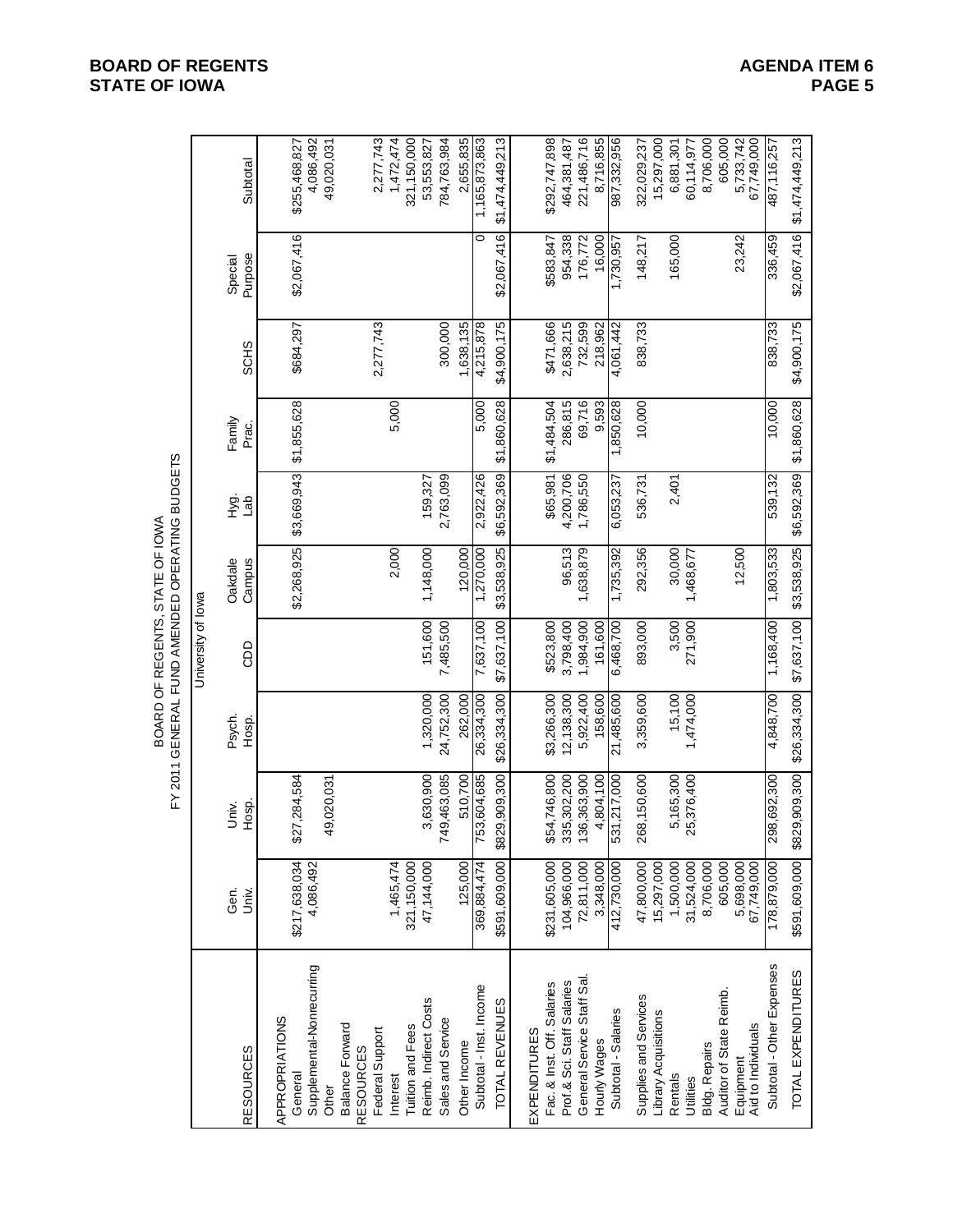| BOARD OF REGENTS, STATE OF IOW | ľ<br>-<br>-<br>-<br>-<br>-<br>-<br>-<br><br>-<br><br><br><br><br><br><br><br><br><br><br><br><br><br><br><br><br><br><br><br><br>;<br>נו<br><b><i>MENDED OPERATIN</i></b><br>֪֦֧֦֪֦֧֪֪֪֪֡֝֝֝֝֝֝֝֝֝֝֝֬֝֝֝֝֝֝֝֝֝֝֝<br>֧֪֪֪֪֪֪֪֪֪֪֪֪֪֝֝֞֝֝֝֝֝֝֝֝֝֝֝֝֝<br>-<br>D<br>ERAL <sup>T</sup><br>ラコー<br>׆<br>م<br>₹<br>٠ |
|--------------------------------|--------------------------------------------------------------------------------------------------------------------------------------------------------------------------------------------------------------------------------------------------------------------------------------------------------------|

|                                            |                            |                    |                    |                    | BOARD OF REGENTS, STATE OF IOWA | FY 2011 GENERAL FUND AMENDED OPERATING BUDGETS (continued) |                             |                       |             |             |                           |
|--------------------------------------------|----------------------------|--------------------|--------------------|--------------------|---------------------------------|------------------------------------------------------------|-----------------------------|-----------------------|-------------|-------------|---------------------------|
|                                            |                            | $\frac{8}{10}$     | a State University |                    |                                 |                                                            | University of Northern lowa |                       |             |             | FY 2011                   |
| <b>RESOURCES</b>                           | Gen.<br>Š.                 | Station<br>Exp.    | Coop.<br>Exi       | Purpose<br>Special | Subtotal                        | Ger.<br>is<br>Jniv                                         | Purpose<br>Special          | Subtotal              | GO          | <b>BSSS</b> | Operating<br>Total        |
| APPROPRIATIONS                             |                            |                    |                    |                    |                                 |                                                            |                             |                       |             |             |                           |
| General                                    | \$170,536,017              | \$29,170,840       | \$18,612,391       | \$6,612,021        | \$224,931,269                   | \$77,549,809                                               | \$2,722,554                 | \$80,272,363          | \$8,679,964 | \$4,917,362 | \$574,269,785             |
| Supplemental-Nonrecurring                  | 3,202,079                  |                    |                    |                    | 3,202,079                       | 1,456,118                                                  |                             | 1,456,118             | 395,980     | 229,331     | 9,370,000                 |
| Other                                      |                            |                    |                    |                    |                                 |                                                            |                             |                       | 77,321      | 7,819       | 49,105,171                |
| <b>Balance Forward</b><br><b>RESOURCES</b> |                            |                    |                    |                    |                                 |                                                            |                             |                       |             | 200,000     | 200,000                   |
| Federal Support                            |                            | 4,028,617          | 8,800,000          |                    | 12,828,617                      |                                                            |                             |                       | 54,000      | 333,000     | 15,493,360                |
| Interest                                   |                            |                    |                    |                    |                                 | 618,000                                                    |                             | 618,000               | 15,000      | 1,000       | 2,106,474                 |
| <b>Tuition and Fees</b>                    | 252,958,560                |                    |                    |                    | 252,958,560                     | 75,800,424                                                 |                             | 75,800,424            |             |             | 649,908,984               |
| Reimb. Indirect Costs                      | 17,141,800                 |                    |                    |                    | 17,141,800                      | 2,216,649                                                  |                             | 2,216,649             |             | 41,268      | 72,953,544                |
| Sales and Service                          |                            |                    |                    |                    |                                 | 520,000                                                    |                             | 520,000               | 333,274     | 3,701,221   | 789,318,479               |
| Other Income                               | 1,411,881                  |                    |                    |                    | 1,411,881                       |                                                            |                             |                       | 11,916      | 5.000       | 4,084,632                 |
| Subtotal - Inst. Income                    | 271,512,241                | 4,028,617          | 8,800,000          | c                  | 284,340,858                     | 79,155,073                                                 | 0                           | 79,155,073            | 414,190     | 4,081,189   | 1,533,865,473             |
| TOTAL REVENUES                             | \$445,250,337              | \$33,199,457       | \$27,412,391       | \$6,612,021        | \$512,474,206                   | \$158,161,000                                              | \$2,722,554                 | \$160,883,554         | \$9,567,455 | \$9,436,001 | \$2,166,810,429           |
| <b>EXPENDITURES</b>                        |                            |                    |                    |                    |                                 |                                                            |                             |                       |             |             |                           |
| Fac. & Inst. Off. Salaries                 | \$171,000,000              | \$20,400,000       | \$6,200,000        | \$2,143,000        | \$199,743,000                   | \$69,109,446                                               | \$272,400                   | \$69,381,846          | \$3,349,109 | \$5,010,396 | 570,232,249               |
| Prof.& Sci. Staff Salaries                 | 76,000,000                 | 8,300,000          | 15,350,000         | 2,813,931          | 102,463,931                     | 28,775,959                                                 | 679,372                     | 29,455,331            | 2,042,743   | 550,027     | 598,893,519               |
| General Service Staff Sal.                 | 43,100,000                 | 2,350,000          | 1,615,000          | 525,023            | 47,590,023                      | 23,540,952                                                 | 85,235                      | 23,626,187            | 2,038,467   | 2,117,282   | 296,858,675               |
| Hourly Wages                               | 4,300,000                  | 250,000            | 100,000            | 66,000             | 4,716,000                       | 1,781,257                                                  | 26,500                      | 1,807,757             |             |             | 15,240,612                |
| Subtotal - Salaries                        | 294,400,000                | 31,300,000         | 23,265,000         | 5,547,954          | 354,512,954                     | 123,207,614                                                | 1,063,507                   | 124,271,121           | 7,430,319   | 7,677,705   | 1,481,225,055             |
| Supplies and Services                      | 41,300,337                 | 1,017,457          | 4,036,891          | 1,038,689          | 47,393,374                      | 10,906,077                                                 | 1,659,047                   | 12,565,124            | 1,235,521   | 1,120,663   | 384,343,919               |
| Library Acquisitions                       | 9,900,000                  |                    |                    |                    | 9,900,000                       | 1,875,770                                                  |                             | 1,875,770             | 8,226       | 1,500       | 27,082,496                |
| Rentals                                    | 1,400,000                  | 17,000             | 57,000             |                    | 1,474,000                       | 886,367                                                    |                             | 886,367               |             |             | 9,241,668                 |
| Utilities                                  | 27,500,000                 | 75,000             | 6,000              |                    | 27,581,000                      | 5,714,169                                                  |                             | 5,714,169             | 390,520     | 230,000     | 94,030,666                |
| Bldg. Repairs                              | 5,000,000                  | 200,000            |                    |                    | 5,200,000                       | 1,200,000                                                  |                             | 1,200,000             | 319,173     | 351,133     | 15,776,306                |
| Auditor of State Reimb.                    | 500,000                    |                    |                    |                    | 500,000                         | 275,000                                                    |                             | 275,000               | 40,000      | 30,000      | 1,450,000                 |
| Aid to Individuals<br>Equipment            | 3,500,000<br>61,750,000    | 320,000<br>270,000 | 25,000<br>22,500   | 20,378<br>5,000    | 3,865,378<br>62,047,500         | 490,003<br>13,606,000                                      |                             | 490,003<br>13,606,000 | 143,696     | 25,000      | 10,257,819<br>143,402,500 |
| Subtotal - Other Expenses                  | 50,850,337                 | ,899,457           | 4,147,391          | 1,064,067          | 157,961,252                     | 34,953,386                                                 | 1,659,047                   | 36,612,433            | 2,137,136   | 1,758,296   | 685,585,374               |
| TOTAL EXPENDITURES                         | \$445,250,337 \$33,199,457 |                    | \$27,412,391       | \$6,612,021        | \$512,474,206 \$158,161,000     |                                                            | \$2,722,554                 | \$160,883,554         | \$9,567,455 | \$9,436,001 | \$2,166,810,429           |

# **BOARD OF REGENTS**<br> **BOARD OF REGENTS**<br> **BOARD OF IOWA**<br>
PAGE 6 **STATE OF IOWA**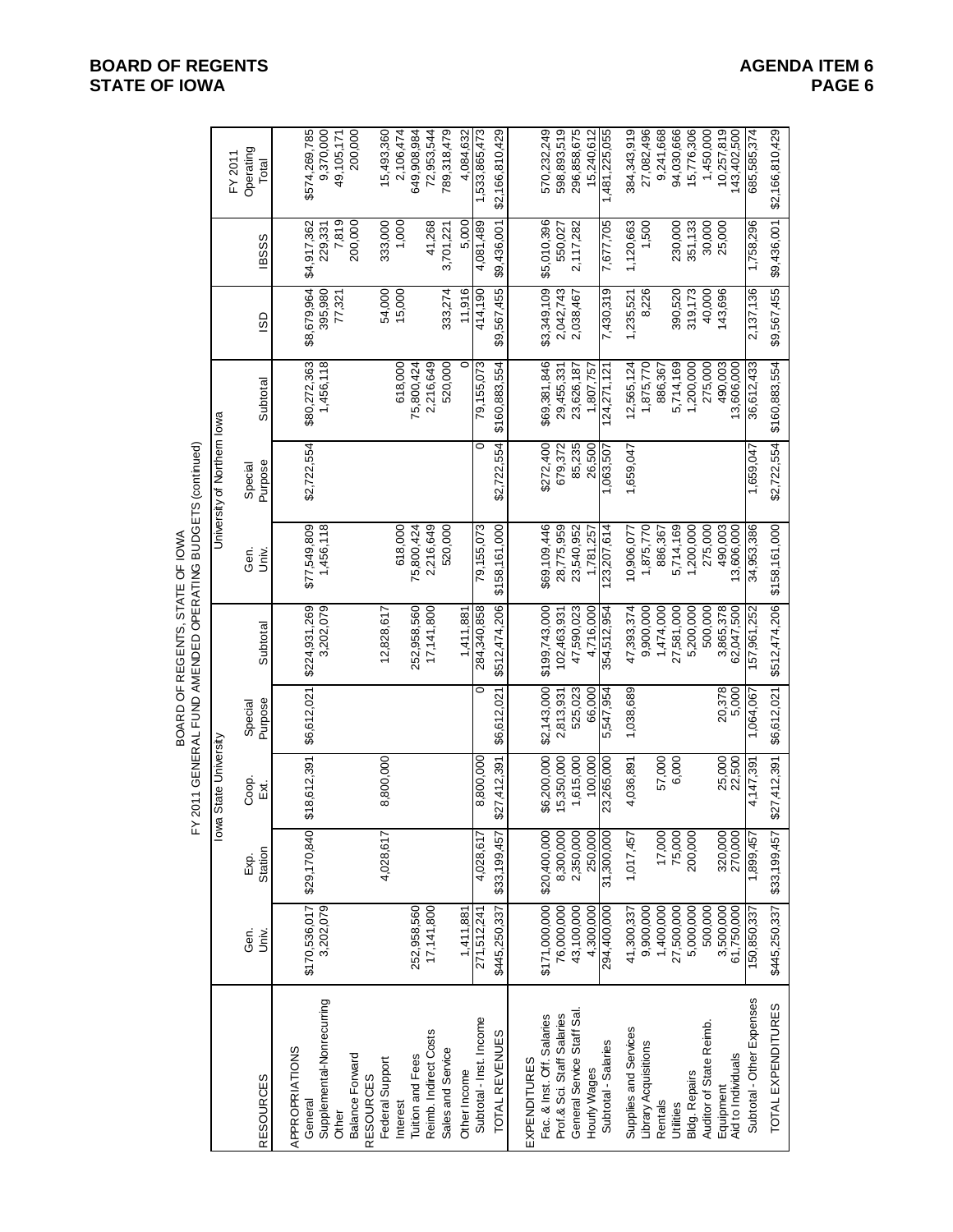|                                                |                 |               | FY 2011 RESTRICTED FUNDS BUDGETS<br>BOARD OF REGENTS<br>STATE OF IOWA |             |              |                                |
|------------------------------------------------|-----------------|---------------|-----------------------------------------------------------------------|-------------|--------------|--------------------------------|
| <b>REVENUES</b>                                | 5UI             | $\frac{1}{2}$ | ξ                                                                     | SD          | <b>IBSSS</b> | Restricted<br>FY 2011<br>Total |
|                                                |                 |               |                                                                       |             |              |                                |
| Grow lowa Values Fund<br><b>APPROPRIATIONS</b> | \$1,459,200     | \$1,725,200   | \$729,600                                                             |             |              | \$3,914,000                    |
| <b>Tuition Replacement</b>                     | 10,300,410      | 8,099,595     | 5,905,407                                                             |             |              | 24,305,412                     |
| Capital                                        | 10,000,000      | 13,000,000    |                                                                       |             |              | 23,000,000                     |
| Grape & Wine/Water Quality/Zoo                 |                 | 738,000       |                                                                       |             |              | 738,000                        |
| Iowa Flood Center<br><b>RESOURCES</b>          | 1,300,000       |               |                                                                       |             |              | 1,300,000                      |
| Federal Support                                | 268,686,000     | 168,500,000   | 26,000,000                                                            | 149,814     | 330,040      | 463,665,854                    |
| Interest                                       |                 |               | 1,600,000                                                             | 15,000      |              | 1,615,000                      |
| Tuition and Fees                               | 60,353,000      | 11,900,000    | 15,000,000                                                            |             |              | 87,253,000                     |
| Reimbursed Indirect Costs                      | 26,504,000      | 10,000,000    |                                                                       |             |              | 36,504,000                     |
| Sales and Service                              | 281,520,000     | 40,000,000    | 79,000,000                                                            | 993,750     |              | 401,513,750                    |
| Other Income                                   | 454,137,390     | 345,410,000   | 30,700,000                                                            | 3,000       | 90,400       | 830,340,790                    |
| Subtotal - Inst. Income                        | 1,091,200,390   | 575,810,000   | 52,300,000                                                            | 1,161,564   | 420,440      | 1,820,892,394                  |
| TOTAL REVENUES                                 | \$1,114,260,000 | \$599,372,795 | \$158,935,007                                                         | \$1,161,564 | \$420,440    | \$1,874,149,806                |
| EXPENDITURES                                   |                 |               |                                                                       |             |              |                                |
| Fac. & Inst. Off. Salaries                     | \$140,748,000   | \$57,600,000  | \$5,460,000                                                           | \$619,100   | \$22,862     | \$204,449,962                  |
| Prof.& Sci. Staff Salaries                     | 177,908,000     | 91,000,000    | 18,130,000                                                            | 58,093      |              | 287,096,093                    |
| General Service Staff Salaries                 | 38,974,000      | 41,500,000    | 12,870,000                                                            | 126,762     |              | 93,470,762                     |
| Hourly Wages                                   | 25,081,000      | 19,000,000    | 6,900,000                                                             |             |              | 50,981,000                     |
| Subtotal - Salaries                            | 382,711,000     | 209,100,000   | 43,360,000                                                            | 803,955     | 22,862       | 535,997,817                    |
| Prof. and Scientific Supplies                  | 265,037,000     | 212, 175, 795 | 52,964,205                                                            | 181,408     | 284,354      | 530,642,762                    |
| Library Acquisitions                           |                 |               | 33,000                                                                | 2,600       |              | 35,600                         |
| Rentals                                        | 16,570,000      |               | 1,100,000                                                             |             |              | 17,670,000                     |
| Utilities                                      | 10,006,000      | 11,000,000    | 2,300,000                                                             | 60,000      | 41,324       | 23,407,324                     |
| <b>Building Repairs</b>                        | 5,740,000       | 3,500,000     | 3,000,000                                                             | 90,000      |              | 12,330,000                     |
| Auditor of State                               |                 |               | 10,000                                                                | 3,000       |              | 13,000                         |
| Equipment                                      | 13,800,000      | 10,000,000    | 3,000,000                                                             | 20,601      | 71,900       | 26,892,501                     |
| Student Aid                                    | 60,096,000      | 46,000,000    | 18,000,000                                                            |             |              | 124,096,000                    |
| Debt Service                                   | 66,700,000      | 36,000,000    | 13,167,802                                                            |             |              | 115,867,802                    |
| Plant Capital                                  | 293,600,000     | 71,597,000    | 22,000,000                                                            |             |              | 387,197,000                    |
| Subtotal - Other Expenses                      | 731,549,000     | 390,272,795   | 115,575,007                                                           | 357,609     | 397,578      | 1,238,151,989                  |
| TOTAL EXPENDITURES                             | \$1,114,260,000 | \$599,372,795 | \$158,935,007                                                         | \$1,161,564 | \$420,440    | \$1,874,149,806                |

# **BOARD OF REGENTS**<br> **BOARD OF REGENTS**<br> **BOARD OF IOWA**<br>
PAGE 7 **STATE OF IOWA**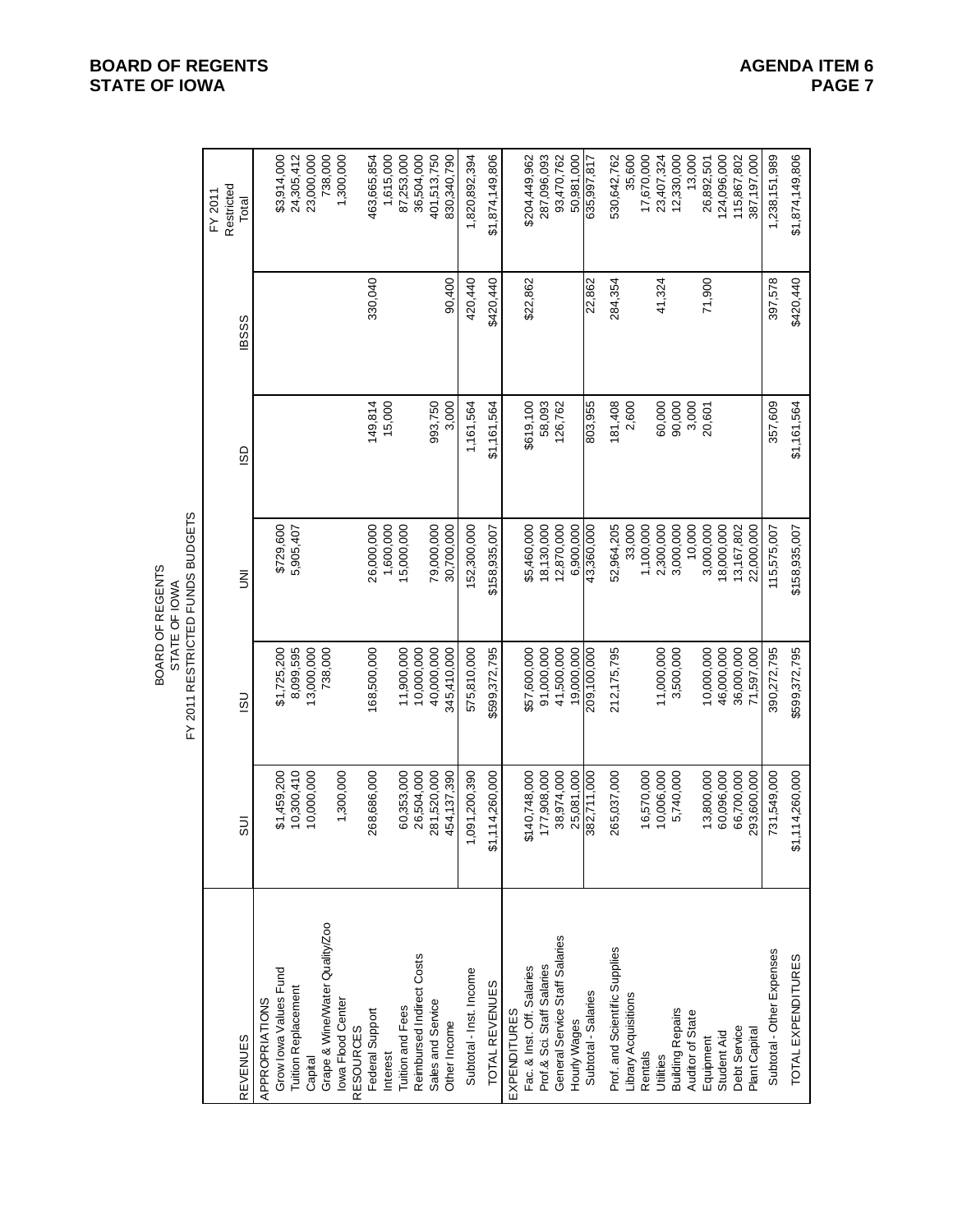|                                                                                                                                                    |                                                                  | FY 2011 ALL FUNDS BUDGETS<br>BOARD OF REGENTS<br>STATE OF IOWA |                                                       |                                       |                                     |                                                                             |
|----------------------------------------------------------------------------------------------------------------------------------------------------|------------------------------------------------------------------|----------------------------------------------------------------|-------------------------------------------------------|---------------------------------------|-------------------------------------|-----------------------------------------------------------------------------|
| <b>RESOURCES</b>                                                                                                                                   | 5U                                                               | $\overline{15}$                                                | $\bar{z}$                                             | GS                                    | <b>IBSSS</b>                        | All Funds<br>FY 2011<br>Total                                               |
| Supplemental-Nonrecurring<br>APPROPRIATIONS<br><b>Balance Forward</b><br>General                                                                   | 4,086,492<br>\$255,468,827                                       | 3,202,079<br>\$224,931,269                                     | 1,456,118<br>\$80,272,363                             | 395,980<br>\$8,679,964                | 200,000<br>\$4,917,362<br>229,331   | \$574,269,785<br>\$9,370,000<br>200,000                                     |
| Grape & Wine/Water Quality/Zoo<br>Grow Iowa Values Fund<br><b>Tuition Replacement</b><br>Iowa Flood Center<br><b>RESOURCES</b><br>Capital<br>Other | 10,300,410<br>10,000,000<br>1,459,200<br>1,300,000<br>49,020,031 | 8,099,595<br>1,725,200<br>13,000,000<br>738,000                | 729,600<br>5,905,407                                  | 77,321                                | 7,819                               | 3,914,000<br>24,305,412<br>23,000,000<br>49,105,171<br>738,000<br>1,300,000 |
| Federal Support<br>Interest                                                                                                                        | 1,472,474<br>270,963,743                                         | 181,328,617                                                    | 26,000,000<br>2,218,000                               | 203,814<br>30,000                     | 1,000<br>663,040                    | 479,159,214<br>3,721,474                                                    |
| Reimb. Indirect Costs<br>Sales and Service<br>Tuition and Fees<br>Other Income                                                                     | 381,503,000<br>1,066,283,984<br>456,793,225<br>80,057,827        | 264,858,560<br>40,000,000<br>27,141,800<br>346,821,881         | 79,520,000<br>2,216,649<br>30,700,000<br>90,800,424   | 1,327,024<br>14,916                   | 41,268<br>95,400<br>3,701,221       | 737,161,984<br>109,457,544<br>1,190,832,229<br>834,425,422                  |
| Subtotal - Inst. Income<br>TOTAL REVENUES                                                                                                          | \$2,588,709,213<br>2,257,074,253                                 | 860,150,858<br>1,111,847,001                                   | 231,455,073<br>319,818,561                            | \$10,729,019<br>1,575,754             | 4,501,929<br>\$9,856,441            | 3,354,757,867<br>\$4,040,960,235                                            |
| General Service Staff Sal<br>Fac. & Inst. Off. Salaries<br>Prof & Sci. Staff Salaries<br><b>EXPENDITURES</b><br>Hourly Wages                       | 260,460,716<br>33,797,855<br>\$433,495,898<br>642,289,487        | \$257,343,000<br>89,090,023<br>23,716,000<br>193,463,931       | \$74,841,846<br>36,496,187<br>47,585,331<br>8,707,757 | \$3,968,209<br>2,100,836<br>2,165,229 | \$5,033,258<br>2,117,282<br>550,027 | \$774,682,211<br>885,989,612<br>390,329,437<br>66,221,612                   |
| Subtotal - Salaries                                                                                                                                | 1,370,043,956                                                    | 563,612,954                                                    | 167,631,121                                           | 8,234,274                             | 7,700,567                           | 2,117,222,872                                                               |
| Prof. and Scientific Supp.<br>Library Acquisitions<br>Rentals                                                                                      | 15,297,000<br>587,066,237<br>23,451,301                          | 259,569,169<br>9,900,000<br>1,474,000                          | 65,529,329<br>1,908,770<br>1,986,367                  | 1,416,929<br>10,826                   | 1,405,017<br>1,500                  | 914,986,681<br>27,118,096<br>26,911,668                                     |
| Auditor of State Reimb.<br><b>Bldg. Repairs</b><br>Jtilities                                                                                       | 14,446,000<br>605,000<br>70,120,977                              | 8,700,000<br>500,000<br>38,581,000                             | 285,000<br>8,014,169<br>4,200,000                     | 450,520<br>409,173<br>43,000          | 30,000<br>351,133<br>271,324        | 117,437,990<br>28,106,306<br>1,463,000                                      |
| Aid to Individuals<br><b>Debt Service</b><br>Plant Capital<br>Equipment                                                                            | 127,845,000<br>19,533,742<br>66,700,000<br>293,600,000           | 108,047,500<br>36,000,000<br>13,865,378<br>71,597,000          | 31,606,000<br>13,167,802<br>3,490,003<br>22,000,000   | 164,297                               | 96,900                              | 37,150,320<br>267,498,500<br>115,867,802<br>387,197,000                     |
| Subtotal - Other Expenses<br>TOTAL EXPENDITURES                                                                                                    | \$2,588,709,213<br>1,218,665,257                                 | \$1,11,847,001<br>548,234,047                                  | 152,187,440<br>\$319,818,561                          | \$10,729,019<br>2,494,745             | \$9,856,441<br>2,155,874            | 1,923,737,363<br>\$4,040,960,235                                            |

# **BOARD OF REGENTS**<br> **BOARD OF REGENTS**<br> **BOARD OF IOWA**<br>
PAGE 8 **STATE OF IOWA**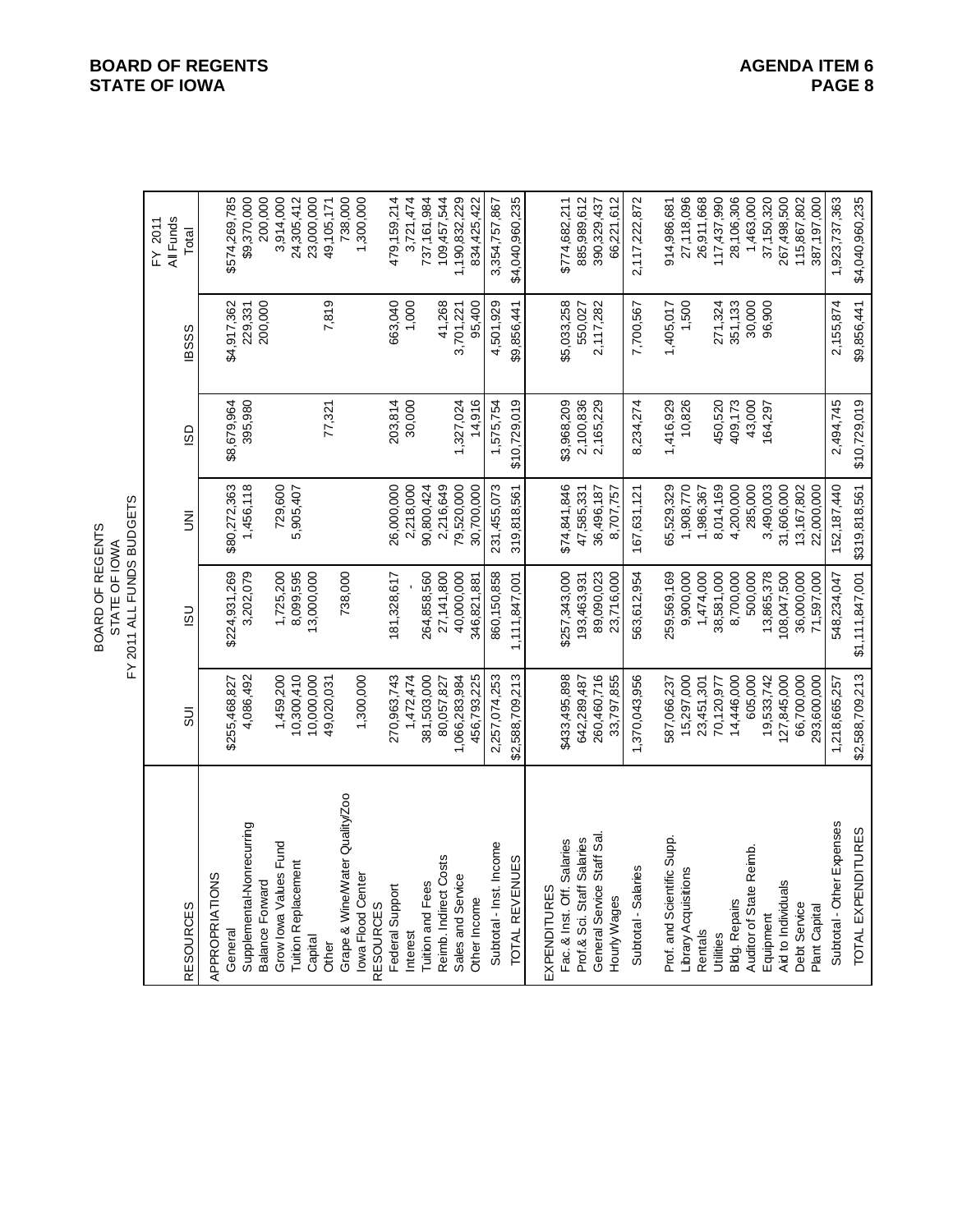# **FY 2011 BUDGETS – UNIVERSITY OF IOWA**

The FY 2011 General University budget has been developed based on the most current information available regarding revenue projections and an expenditure plan guided by The Iowa Promise. In addition, six strategic task forces were formed to offer recommendations that were an integral part of the FY 2011 budget planning process. Priorities utilized during the budget development process included the protection of personnel, quality of education, and affordable access for Iowa students.

# SUI FY 2011 General University Operating Budget

SUI's proposed FY 2011 General University operating budget is \$14.6 million more (2.5%) than the final FY 2010 budget and incorporates the following revenue changes when compared to FY 2010.

- State Appropriation (includes one-time funding) (\$ 3.8 million)
- Tuition 22.6 million
- 
- Other (4.2 million)
	- Total Incremental Revenues \$ 14.6 million

The General University's original FY 2010 state operating appropriation of \$235.5 million was reduced by a net \$9.9 million during the current fiscal year. This includes supplemental one-time funding of \$14.4 million. FY 2011 General University operating appropriations totaling \$221.7 million (includes one-time funding of \$4.1 million) are \$3.8 million less than final FY 2010 amounts.

### SUI General University Appropriations

|         |             |                | One-Time             |             |
|---------|-------------|----------------|----------------------|-------------|
|         | Base        | Reductions     | Supplemental         | Total       |
| FY 2011 | 217,638,034 |                | 4.086.492            | 221.724.526 |
| FY 2010 | 235.483.091 | (24, 291, 049) | 14.371.621           | 225,563,663 |
|         |             |                | FY 2011 Less FY 2010 | (3,839,137) |

The Board approved a 6.0% tuition increase for all resident and non-resident undergraduates, graduate, and professional students. Approximately 100 additional freshman students are anticipated next year with a slightly higher mix of non-resident students. The University is projecting \$19.1 million in new tuition revenue prior to offsets for financial aid when compared to the final FY 2010 budget. In addition to the base tuition increases, the Board also approved professional school and upper division tuition supplements expected to yield an additional \$3.5 million in FY 2011 for corresponding program improvements and financial aid.

A complicating factor of projecting indirect cost recoveries is measuring the success and timing of one-time federal ARRA research grant awards. The impact of a large number of supplemental research grant opportunities is uncertain and therefore only partially factored into this budget. As more becomes known throughout FY 2011, the University will update projections of the indirect cost recovery impact and the resulting cost of research administration and compliance activities. These awards are projected to impact the FY 2010-2012 budget years. The University increased budgeted FY 2010 indirect cost recoveries by \$4.2 million in the amended budget approved by the Board in April 2010. The indirect cost recoveries in the proposed FY 2011 budget are \$2.2 million more than the original FY 2010 budget and \$2.0 million less than the final FY 2010 budget.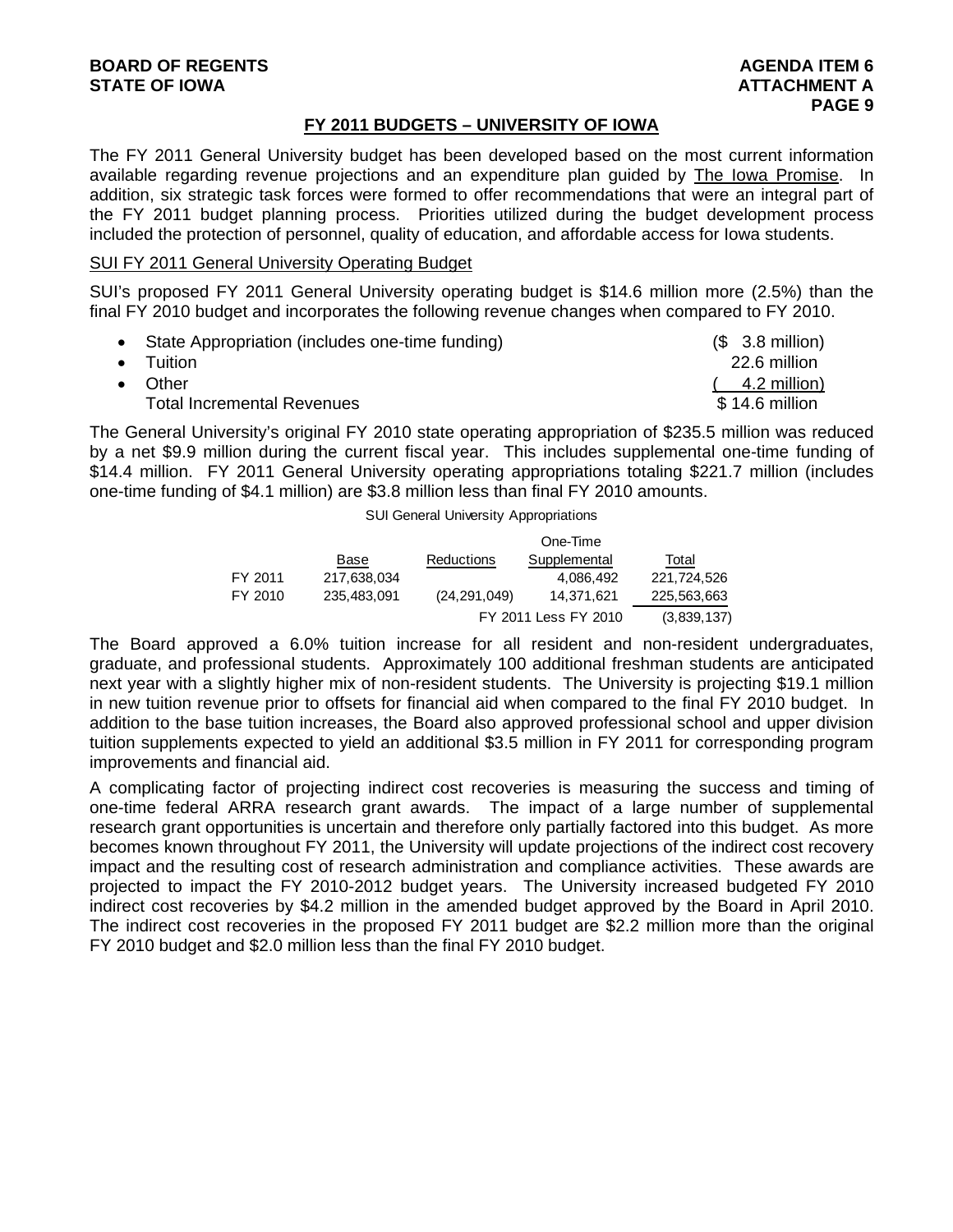The FY 2010 amended budget included an interest income increase of \$3.2 million from the very suppressed original budget (\$0.5 million) due to a substantial improvement in the valuation of investments since the financial crisis of 2008-2009. The University expects interest income to stabilize at \$1.5 million annually resulting in a \$2.2 million decrease when compared to the final FY 2010 budget (\$1.0 million more than original FY 2010 budget).

The University established a minimum reallocation policy of 1% of the FY 2010 original General Education Fund (GEF) base and protected student financial aid and library acquisitions from the policy. The Provost's Office required an additional 0.5% reallocation by academic units which will be redistributed within the units. A total of approximately \$6.6 million will be reallocated to fund unavoidable and essential cost increases.

As described in Agenda Item 7, the University will adhere to all collective bargaining agreements. Fringe benefits will be charged in accord with the federally approved rate structures of the University. The average General Education Fund budget cost for merit increases in FY 2011 will be 3.81%. Funds equal to 2% of faculty and P&S staff salaries will be allocated to collegiate units to provide on a caseby-case basis, promotional increases, reclassification increases, equity and acute market adjustments, and counter offers.

Fringe benefit rates for FY 2011 have been negotiated and finalized with the federal government. The effect of changes in fringe benefit rates on the existing GEF is a net decrease of \$7.1 million. The decrease is attributable to cumulative historic costs of covered benefits, changes in the average salary for employees in each fringe benefit pool, the University's internal charge back system (federally mandated) to recover its payment of fringe benefit costs, and internal cost saving measures. In October 2009, the Board approved the temporary reduction of employer contributions to defined contribution retirement plans through June 2011. The projected GEF savings for FY 2011 is \$4.7 million.

As approved by the Board in September 2008, the University initiated changes to its flexible health/dental/life benefit system to better control cost increases and distribute benefits as fairly as possible to faculty and staff. Full implementation of all recommendations will occur on January 1, 2011. Health and dental benefits for AFSCME-covered staff are determined by the State and were not included in these changes.

Utility expenses are expected to increase \$0.8 million, including the General University's share of additional debt service payments for expanded chilled water capacity, energy conservation investments, fuel, and purchased electricity. The University aims to reduce energy consumption by 10% for all owned, conditioned major facilities and anticipates that 15% of all energy used by the campus will be produced from renewable sources.

The University is committed to meeting its increased financial aid targets for undergraduate Iowans with demonstrated financial need. Financial aid set-aside is budgeted to increase \$8.7 million from FY 2010 and comprises 21.1% of projected tuition revenues.

The University's strategic objective affirmed by the Board continues to be attaining annual financial support for facilities renewal equal to 1% of the replacement costs of all GEF supported buildings. Progress toward the 1% goal had been possible over the last several fiscal years but will not be possible in FY 2011. Contributing to this goal is the GEF building renewal budget, operations and maintenance budget directed to renewal, State capital appropriations for facilities, State Academic Building Revenue Bonding authorizations, and any other central sources of support such as designated gifts and grants. The GEF building renewal budget for FY 2011 is \$8.7 million.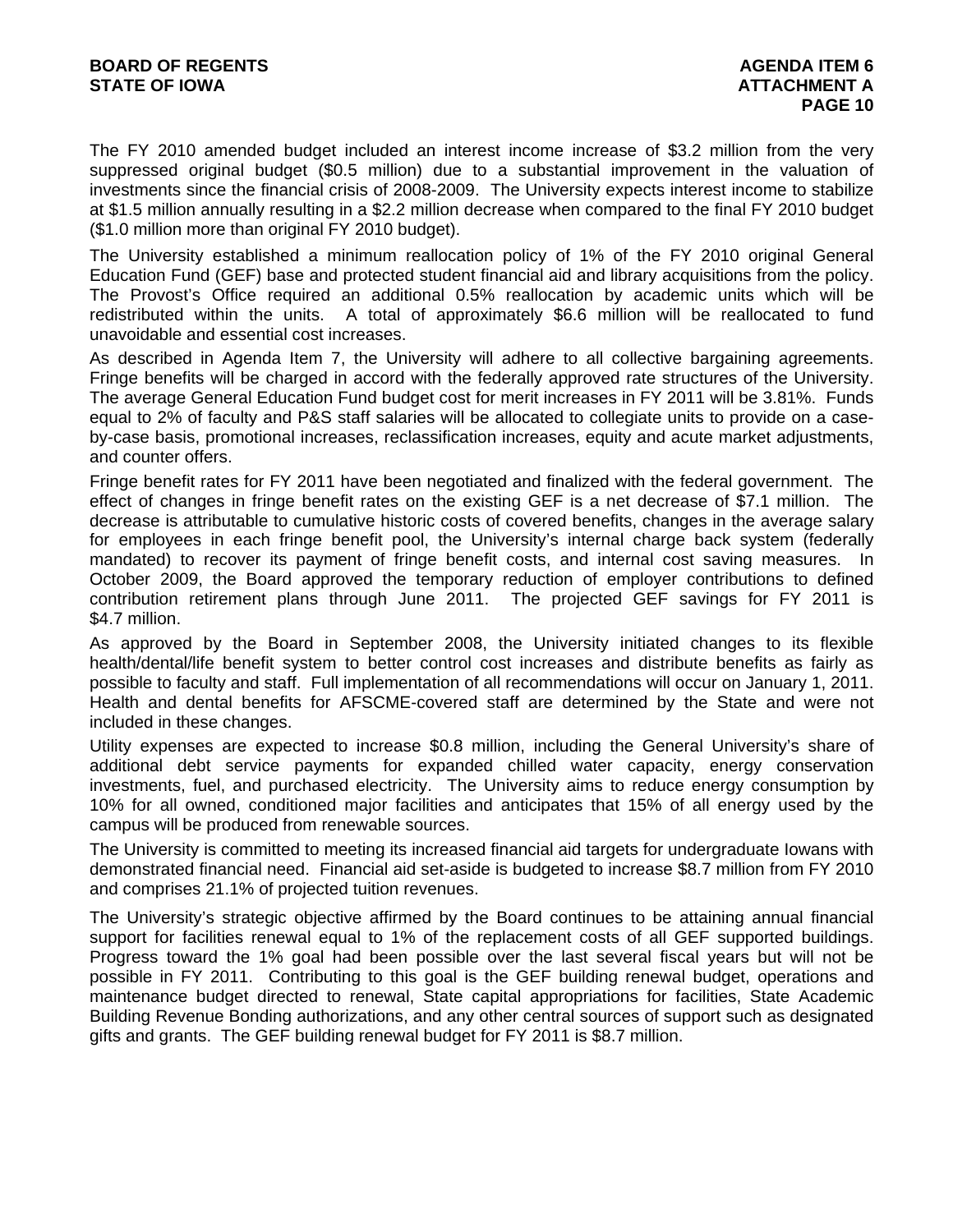# **BOARD OF REGENTS AGENERAL LIGHT CONSUMING A LIGHT CONSUMING A LIGHT CONSUMING A LIGHT CONSUMING A LIGHT CONSUMING A LIGHT CONSUMING A LIGHT CONSUMING A LIGHT CONSUMING A LIGHT CONSUMING A LIGHT CONSUMING A LIGHT CONSUMING STATE OF IOWA ATTACHMENT A**

#### FY 2011 Special Purpose Appropriations

Budget details for UIHC, Psychiatric Hospital, Center for Disabilities and Development, Oakdale Campus, Hygienic Laboratory, Family Practice, and Specialized Children's Health Services are provided on page 5.

SUI's consolidated special purpose budget on page 5 includes Primary Health Care, State Cancer Registry, Substance Abuse, Biocatalysis, Iowa Registry for Congenital and Inherited Disorders, Non-Profit Resource Center, Advance Drug Development, Oakdale Research Park, and the Technology Innovation Center.

All state general fund supported special purpose units were subject to the 10% across-the-board cut in FY 2010. FY 2011 state general operating funding for these special purpose units remain flat when compared to final FY 2010 appropriated amounts.

# UIHC

In FY 2011, the strategic focus for the University of Iowa Hospitals and Clinics (UIHC) will continue to center on the offering of a broad spectrum of clinical services to all patients, serving as the primary teaching hospital for the University, and providing a base for innovative research to improve health care.

The proposed FY 2011 UIHC budget of \$829.9 million represents a 3.4% decrease when compared to the FY 2010 budget. The proposed FY 2011 UIHC budget is provided on page 5.

State appropriations from the IowaCare Account include \$27.3 million with an additional \$49.0 million available as needed for the care of Iowa's indigent population during FY 2011. The IowaCare appropriations do not provide funding for dental services, pharmaceuticals, and durable medical equipment, even though UIHC provides these services. \$14 million was added to the UI Physicians Practice Plan to partially compensate physicians for care provided to IowaCare patients.

UIHC reports there are ever-increasing challenges on the healthcare industry to maintain funding sources while keeping operating expenses in check. An average "all-in" salary and benefit increase of 3.5% is projected for FY 2011. Medical and surgical supply costs are estimated to rise 3% or more and pharmaceutical costs are anticipated to increase 7%. Utilities and administrative purchases from the University are expected to increase 6% and 4% respectively. Revenue challenges include the potential impacts of healthcare reform on Medicare and Medicaid payment rates and the significant change to the outpatient payment methodology by the dominant managed care provider in Iowa.

The Board approved a 6.0% rate increase effective July 1, 2010, at its April 2010 meeting. Market data indicates that UIHC continues to have lower rate adjustments when compared to academic medical center peers and other Midwest healthcare institutions. UIHC forecasts a 2.2% increase in inpatient acute admissions and a 4.7% increase in outpatient activity for FY 2011. Length of stay is expected to decrease by 0.18 days.

Other UIHC units include the Psychiatric Hospital, the Center for Disabilities and Development, and Specialized Child Health Services. The proposed combined FY 2011 budget of these units is \$38.9 million, which represents a 1.6% decrease when compared to the FY 2010 amended budget approved in April 2010.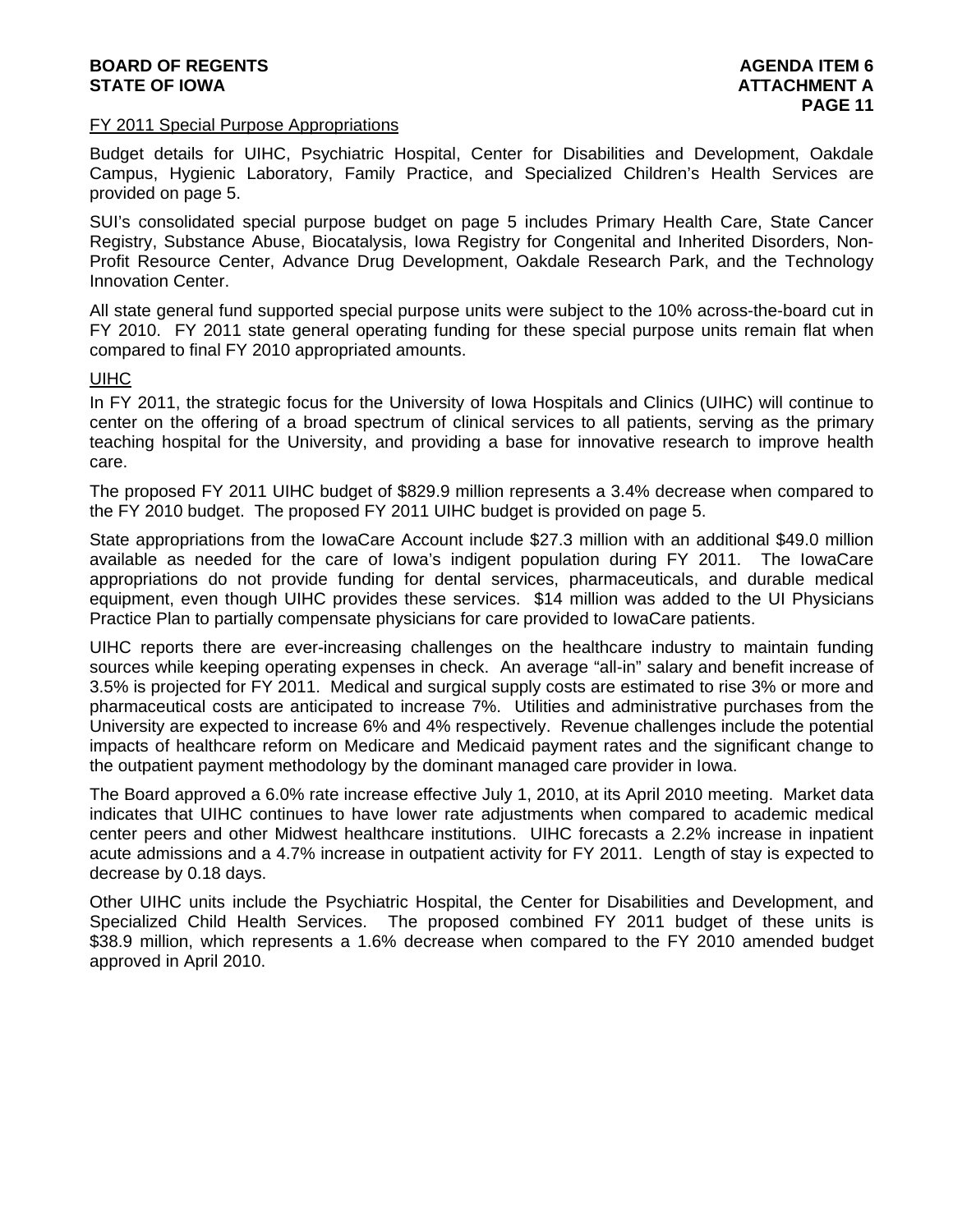# **BOARD OF REGENTS** AGENERATION OF REGENTS AGENERATION OF REGENTS AGENERATION OF REGENTS AGENERATION OF REGENTS AGENERATION OF REGENTS AGENERATION OF REGENTS AGENERATION OF REGENTS AGENERATION OF REGENTS AGENERATION OF REGE **STATE OF IOWA ATTACHMENT A**

# SUI FY 2011 Restricted Fund Budget

The Restricted Fund includes the Organized Activities Fund, the Auxiliary Enterprise Fund, the Current Restricted Fund and the Plant Fund and involves virtually every department on campus in revenue and expenditure planning.

- Organized Activities Fund includes continuing education, medicine and dentistry practice plan funds, sports camps, conferences and institutes, and various publications and workshops
- Auxiliary Enterprise Fund includes athletics, residence halls, the Iowa Memorial Union, student health, recreational services, Hancher Auditorium, parking and transportation, Cambus, and various smaller enterprises
- Current Restricted Fund includes sponsored activities, predominately research and student financial aid funded from federal and non-federal sources
- Plant Fund includes bond proceeds and capital project receipts

Revenues are derived from federal and non-federal support for sponsored programs, sales and services, reimbursed indirect costs, fees, bond proceeds, transfers from current unrestricted funds, tuition replacement and capital appropriations.

The proposed FY 2011 Restricted Fund Budget includes the following state appropriations:

| • Tuition Replacement                                                               | $$10.3$ million |
|-------------------------------------------------------------------------------------|-----------------|
| This appropriation funds the debt service on academic building revenue bond issues. |                 |
| • Biomedical Discovery Institute                                                    | $$10.0$ million |
| • Iowa Flood Center                                                                 | $$1.3$ million  |
|                                                                                     |                 |

• Grow Iowa Values Fund (GIVF)  $\sim$  8 1.5 million

# **Athletics**

The SUI Athletic Department is a self-sustaining auxiliary enterprise and receives no general university support. The University of Iowa's FY 2011 athletic budget on the following page reflects revenue projections of \$70.7 million; 4.7% more than FY 2010 estimates.

Sports income in FY 2011 is expected to increase slightly compared to FY 2010 due to a ticket price increase for football and men's basketball revenues are projected to return to original FY 2010 budget levels.

Athletic conference revenue is expected to increase \$2.2 million due to new bowl contracts with the BCS and the Big Ten Conference, and a one-time 1% equity stock sale of the Big Ten Network to FOX Sports.

Departmental salary costs are budgeted to increase 2% and scholarship expenses totaling \$8.6 million reflect a 5% increase when compared to FY 2010.

The increase in facility debt service is due to the additional payments for Carver Hawkeye Arena and the Campus Recreation and Wellness Center.

Additional building and grounds expenses are attributable to Athletics' responsibility for the new Campus Recreation and Wellness Center, higher utility costs, and increased building insurance premiums directly attributable to the flood of 2008.

The Athletic Department purchases services from numerous entities within the University including, Public Safety, UIHC, parking, scholarships, utilities, and residence services. The projected total FY 2011 costs of these services is \$17.0 million.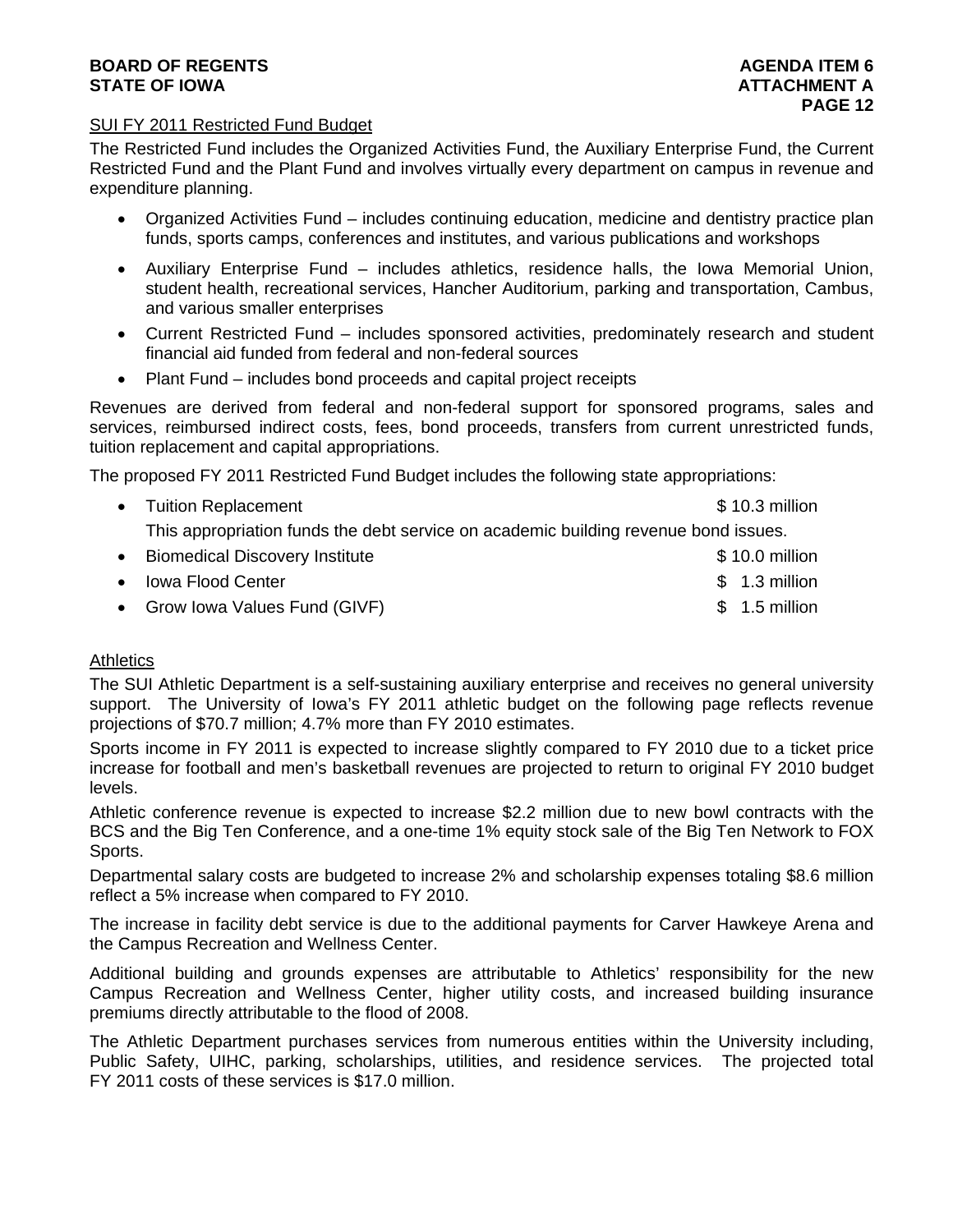# **BOARD OF REGENTS**<br> **BOARD OF REGENTS**<br> **STATE OF IOWA**<br> **ATTACHMENT A**

#### **University of Iowa Athletics FY 2011 Proposed Budget**

|                                                | <b>FY 10 Estimates</b> | <b>FY 11 Budget</b> |
|------------------------------------------------|------------------------|---------------------|
| INCOME:                                        |                        |                     |
| Men's Sports                                   |                        |                     |
| Football                                       | \$<br>19,725,044       | \$<br>19,897,100    |
| <b>Basketball</b>                              | \$<br>1,875,000        | \$<br>2,301,500     |
| Wrestling                                      | \$<br>407,068          | \$<br>426,000       |
| All Other                                      | \$<br>31,273           | \$<br>30,000        |
| <b>Total Men's Sports</b>                      | \$<br>22,038,385       | \$<br>22,654,600    |
| Women's Sports                                 |                        |                     |
| <b>Basketball</b>                              | \$<br>133,992          | \$<br>178,500       |
| Volleyball                                     | \$<br>12,921           | \$<br>10,000        |
| All Other                                      | \$<br>13,000           | \$<br>13,000        |
| <b>Total Women's Sports</b>                    | \$<br>159,913          | \$<br>201,500       |
| Other Income                                   |                        |                     |
| <b>Facility Debt Service/Student Fees</b>      | \$<br>500,803          | \$<br>500,000       |
| Learfield Multi Media Contract Income          | \$<br>5,085,086        | \$<br>5,290,000     |
| <b>Athletic Conference</b>                     | \$<br>19,968,000       | \$<br>22,196,000    |
| Student Financial Aid Set Aside Reimbursement  | \$<br>545,200          | \$<br>545,200       |
| Interest                                       | \$<br>900,000          | \$<br>1,000,000     |
| <b>Foundation Support</b>                      | \$<br>9,292,180        | \$<br>9,228,149     |
| <b>Foundation Premium Seat Revenue</b>         | \$<br>4,880,404        | \$<br>5,180,598     |
| Novelties--Bookstore                           | \$<br>2,000,000        | \$<br>1,768,680     |
| General Income                                 | \$<br>2,150,000        | \$<br>2,125,000     |
| <b>Total Other Income</b>                      | \$<br>45,321,673       | \$<br>47,833,627    |
| TOTAL INCOME                                   | \$<br>67,519,971       | \$<br>70,689,727    |
| EXPENSES:                                      |                        |                     |
| Men's Sports                                   |                        |                     |
| Football                                       | \$<br>16, 198, 717     | \$<br>16, 143, 273  |
| <b>Basketball</b>                              | \$<br>4,577,833 *      | \$<br>4,576,072     |
| Wrestling                                      | \$<br>1,117,711        | \$<br>1,132,858     |
| <b>Other Sports</b>                            | \$<br>3,809,754        | \$<br>3,793,655     |
| <b>Total Men's Sports</b>                      | \$<br>25,704,014       | \$<br>25,645,857    |
| Women's Sports                                 |                        |                     |
| <b>Basketball</b>                              | \$<br>2,600,072        | \$<br>2,902,480     |
| Volleyball                                     | \$<br>906,103          | \$<br>1,039,802     |
| <b>Other Sports</b>                            | \$<br>7,239,108        | \$<br>7,378,263     |
| <b>Total Women's Sports</b>                    | \$<br>10,745,284       | \$<br>11,320,546    |
| <b>Other Expenses</b>                          |                        |                     |
| <b>Training Services</b>                       | \$<br>1,518,635        | \$<br>1,594,692     |
| Sports Information                             | \$<br>639,127          | \$<br>638,598       |
| Admin. & General Expenses                      | \$<br>9,432,561        | \$<br>9,689,942     |
| <b>Facility Debt Service</b>                   | \$<br>9,467,742        | \$<br>11,100,546    |
| Transfer-New Facility Costs/Reserves (Kinnick) | \$<br>700,000          | \$<br>1,000,000     |
| Academic & Counseling                          | \$<br>1,565,094        | \$<br>1,576,130     |
| <b>Buildings &amp; Grounds</b>                 | \$<br>7,747,515        | \$<br>8,123,418     |
| <b>Total Other Expenses</b>                    | \$<br>31,070,674       | \$<br>33,723,325    |
| TOTAL OPERATING EXPENSE                        | \$<br>67,519,971       | \$<br>70,689,727    |
|                                                |                        |                     |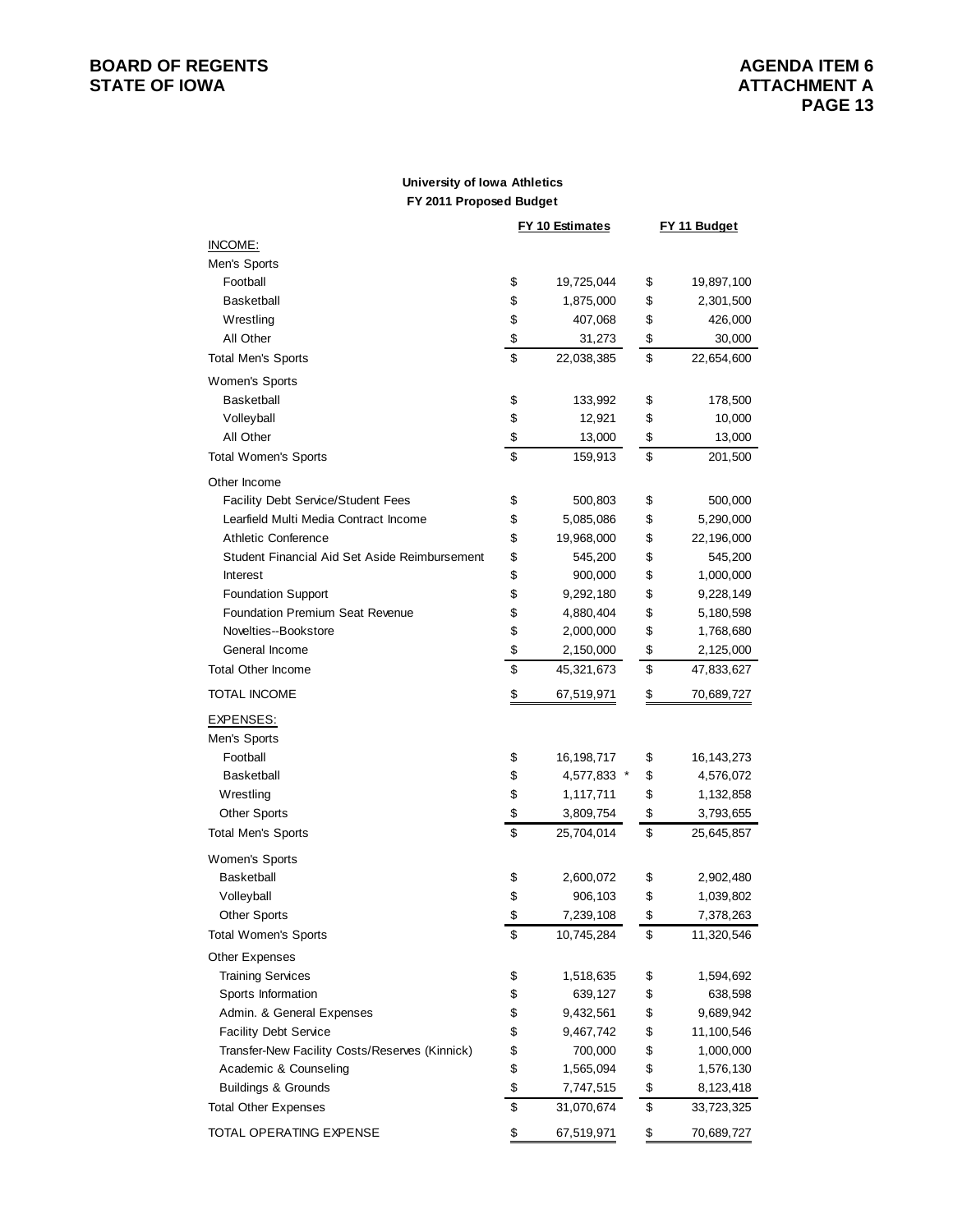#### University Housing

The proposed FY 2011 residence system budget projects an increase in contract revenues when compared to the preliminary budget received by the Board in March 2010. Current enrollment and occupancy projections for Fall 2010 indicate occupancy will be above capacity. Projected revenues are based on the room and board rates approved at the April Board meeting.

Voluntary reserve balances on June 30, 2011, are projected to be \$11.5 million and is higher than originally projected in March. The projected reserve balance is reflective of the increase in net revenues from operations and savings on capital projects planned for FY 2010 and FY 2011.

# **Preliminary Final Estimate Budget Budget 2009-10 2010-11 2010-11 OPERATIONS**  Revenues **49,738,799 \$ 51,047,264 \$ 51,401,360** \$ 51,047,264 \$ 51,401,360 Expenditures for Operations 35,581,545 36,955,585 36,909,363 Net Revenues 14,157,254 14,091,679 14,491,997 % of Revenues 28.5% 27.6% 28.2% Debt Service (due July 1) 5,003,144 4,796,903 4,796,903 Mandatory Transfers 600,000 600,000 600,000 Net After Debt Service & Mandatory Transfers  $$8,554,110$  \$ 8,694,776 \$ 9,095,094 % of Revenues 17.2% 17.0% 17.7% Debt Service Coverage Ratio 283% 294% 302% University Overhead Payment  $\qquad \qquad \$ \qquad 462,696 \quad \$ \qquad 469,095 \quad \$ \qquad 482,052$ Overhead as % of Expenditures 1.3% 1.3% 1.3% **FUND BALANCES (June 30)** Operation & Maintenance Fund 1,000,000 1,000,000 1,000,000 Improvement Fund 8,703,815 8,241,000 8,398,454 System Fund 1,302,186 1,400,097 2,136,130 Subtotal--Voluntary Reserves 11,006,001 10,641,097 11,534,584 Sinking Fund Bond Reserve Fund **4,754,560** 4,754,560 4,754,560 Bond Construction Fund Subtotal--Mandatory Reserves 1,754,560 4,754,560 4,754,560 4,754,560 Total Fund Balances (June 30)  $$ 15,760,561 $ 15,395,657 $ 16,289,144$ **REVENUES AND EXPENDITURES DETAIL Revenues** Contracts **44,645,313** \$ 46,330,415 \$ 46,668,457 Interest 1,067,206 635,582 703,540 Other Income 4,026,280 4,081,267 4,029,363 Total Revenues **49,738,799** \$ 51,047,264 \$ 51,401,360 **Expenditures for Operations** Salaries, Wages & Benefits 13,954,314 \$ 14,888,055 \$ 14,574,126 Cost of Food or Goods Sold 4,362,837 4,759,105 4,570,053 Other Operating Expense 6,714,293 6,985,134 6,958,897 Utilities 5, 5,416,402 392,089 5,586,087 Repairs & Maintenance 5,158,012 4,906,889 5,220,200 Total Expenditures 35,581,545 \$ 36,955,585 \$ 36,909,363 \$

#### **University of Iowa Residence System Proposed Budget 2010-11**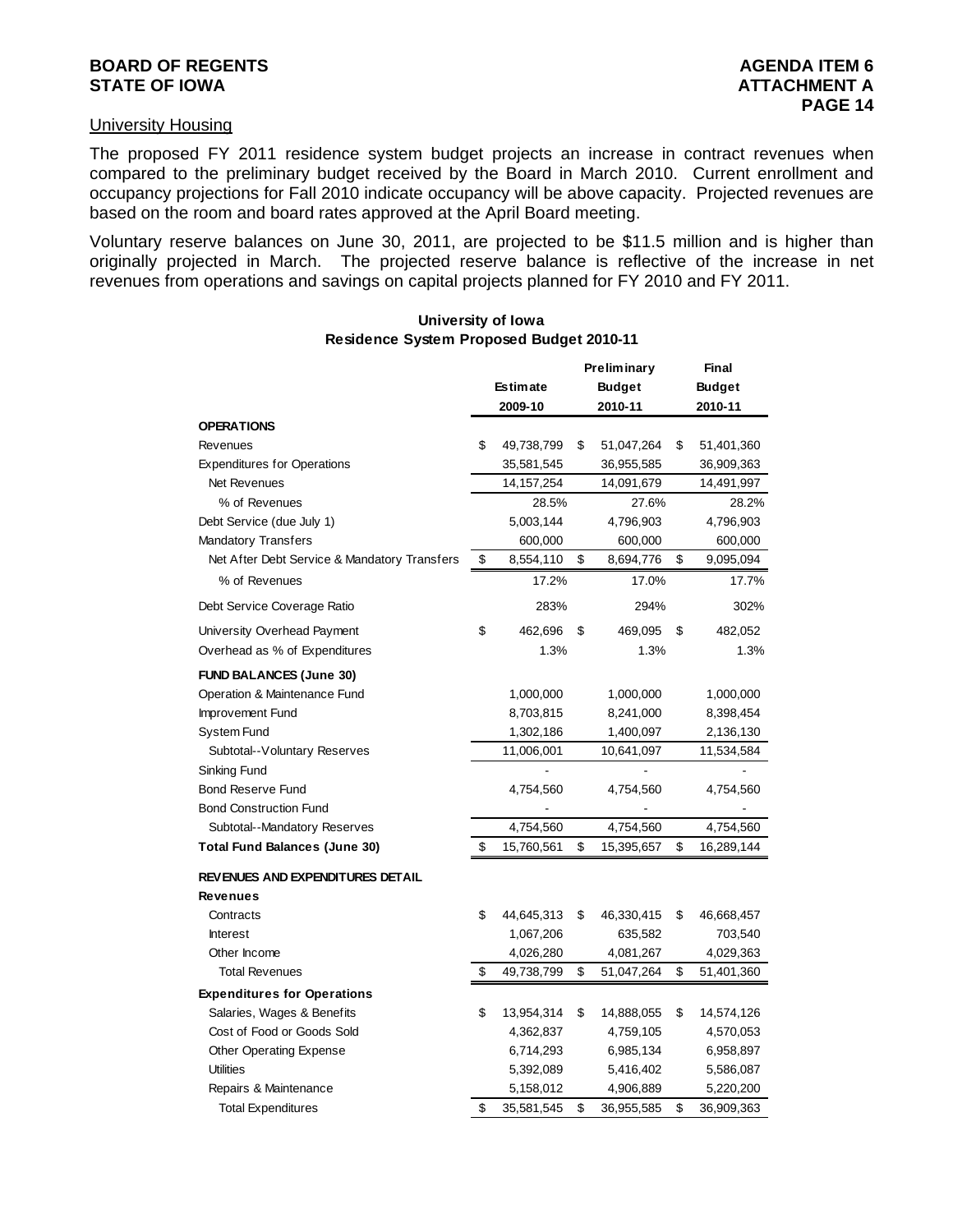# **FY 2010 BUDGETS – IOWA STATE UNIVERSITY**

Fiscal year 2011 will be the first year of Iowa State University's strategic plan, which is scheduled for consideration by the Board of Regents in September 2010. Thus, the FY 2011 budget was developed within the context of the strategic planning that was occurring at the institutional level as well as in colleges and other major administrative units. Budget advisory committees with campus-wide representation performed thorough reviews to fund highest priority items during FY 2011. The planning for the FY 2011 operating budget was made extraordinarily challenging for several reasons: uncertain funding levels, increased costs largely outside the institution's control, and the timing of the planning and budget development processes.

# ISU FY 2011 General University Operating Budget

The proposed FY 2011 General University operating budget is \$12.2 million more than the final FY 2010 budget and incorporates the following revenue changes when compared to FY 2010.

| • State Appropriation                               | $$3.2$ million)         |
|-----------------------------------------------------|-------------------------|
| $\bullet$ Tuition                                   | 18.3 million            |
| • Indirect Cost Recoveries/Other                    | $(2.9 \text{ million})$ |
| <b>Total Incremental Revenues and Reallocations</b> | $$12.2$ million         |

The General University's original FY 2010 state operating appropriation of \$185.0 million was reduced by a net \$8.0 million during the current fiscal year. This includes supplemental one-time funding of \$10.8 million. FY 2011 state operating appropriations totaling \$173.7 million (includes one-time funding of \$3.2 million) are \$3.2 million less than final FY 2010 amounts.

|  |  | <b>ISU General University Appropriations</b> |
|--|--|----------------------------------------------|
|--|--|----------------------------------------------|

|         |             |                | One-Time             |             |
|---------|-------------|----------------|----------------------|-------------|
|         | Base        | Reductions     | Supplemental         | Total       |
| FY 2011 | 170,536,017 |                | 3.202.079            | 173,738,096 |
| FY 2010 | 184,987,583 | (18, 850, 968) | 10.839.521           | 176,976,136 |
|         |             |                | FY 2011 Less FY 2010 | (3,238,040) |

The Board approved a tuition increase of 6.0% for resident and 4.1% for non-resident undergraduates, graduate, and professional students for FY 2011 at its February 2010 meeting. The tuition rates coupled with enrollment projections are expected to generate \$18.3 million in incremental tuition revenue in FY 2011 prior to offsets for financial aid. The additional revenue will continue strong support for financial aid, fund institutional infrastructure needs, offset state funding reductions, and fund college priorities consistent with ISU's strategic plan.

Indirect cost recoveries and other income for FY 2011 are expected to decrease by approximately \$2.9 million when compared to the amended FY 2010 budget approved in April, which increased recoveries by \$3.0 million due to an increase in grant activity.

Administrative costs were closely scrutinized, streamlined, and restructured to maintain as much direct support for academic programs as possible. Administrative restructuring continues and may include significant downsizing and/or merging of departments, realignment of the academic and administrative structures, and reorganizing and downsizing central administrative functions.

Planning is underway to modify the structure of several academic programs as units continue to adjust to their reduced budgets. Reductions planned in the University Library will streamline and take advantage of previous support consolidations. Three service centers were combined into a single Media Center, which brought efficiencies and modified workloads for staff. Journal cancellation projects will also yield savings.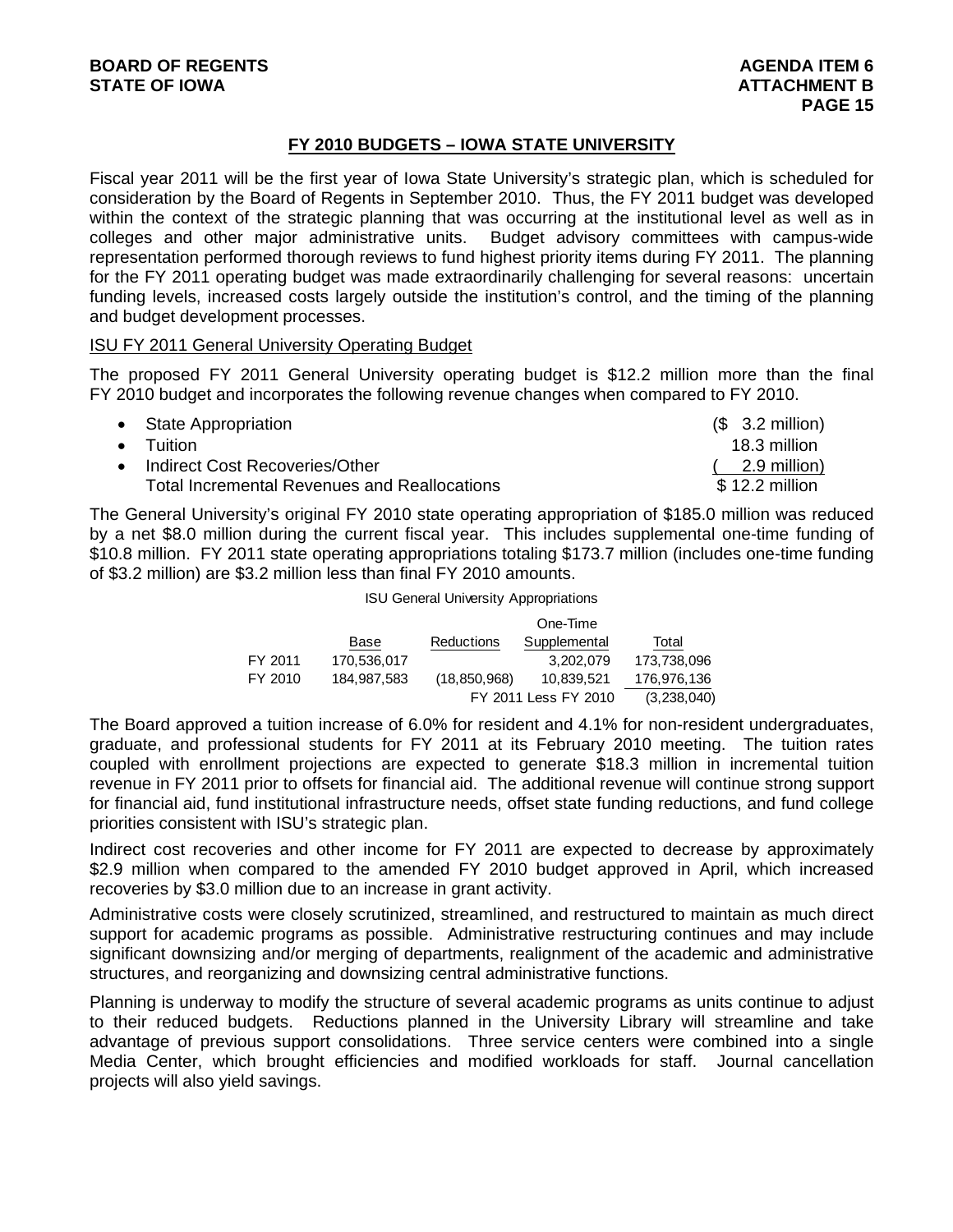While maintaining an emphasis on the best undergraduate education possible, changes in academic programs and departmental structure will have an impact on teaching. Teaching loads will be aligned with departmental and curricular needs; vacant faculty positions will remain unfilled; and some departments will develop new majors, courses and labs. Teaching support will be affected through the reduction of graduate assistants and support staff. The increase in faculty teaching assignments may negatively impact research grants and the subsequent indirect cost recovery revenue stream.

Salary guidelines were developed recognizing no state salary funding will be received in FY 2011. The cost of implementing the guidelines described in Agenda Item 7 will be the responsibility of individual budget units with the exception of that described below.

For all employees participating in the TIAA/CREF retirement plan, the employer contribution to TIAA/CREF retirement plans will return to 10% of salary for FY 2011. The goal of the University Benefits Committee is to hold overall insurance cost increases to 5% while considering the impact to out-of-pocket costs on faculty and staff. Individual salary increases will be permitted for faculty promotions, P&S staff reclassifications, and those funded from external sources as permitted in the grants/contracts.

Salary increases for supervisory and confidential merit staff will be awarded consistent with past practice. Increases for AFSCME-covered employees will follow the terms of the agreement. The estimated cost to the General Fund budget units for these increases is \$1.3 million.

In addition, \$3.5 million was distributed to support General Fund budget units to address equity, merit, or retention concerns for individual faculty, P&S staff, graduate assistants, and post doctorates. Funding was provided to those units with P&S staff whose salaries fell below the minimums of the pay grades of the new compensation structure approved in April 2010.

The financial aid budget has been developed with the goal of maintaining access for as many students as possible. An additional \$3.1 million has been committed in FY 2011 to maintain ISU's commitment to accessibility and to address the growing numbers of need-based students applying for admission. The University continues its commitment to affordability and has budgeted 24.4% of tuition revenue for financial aid set-aside. A priority has also been placed on maintaining tutoring and supplemental instruction programs that support student success and student counseling services.

Conservation efforts across the campus and the ability to secure favorable contracts for purchased utilities held the overall utility costs relatively flat from last year. However, the University will achieve full occupancy of two new buildings during FY 2011 (Biorenewables Research Lab and Hach Hall) which results in a budgeted utility cost increase of \$2.5 million for FY 2011.

# ISU FY 2011 Special Purpose Operating Budgets

The proposed budgets for the Agricultural Experiment Station and Cooperative Extension Services are provided on page 6. ISU's consolidated special purpose budget on page 6 includes the Institute for Physical Research and Technology, Small Business Development Centers, Leopold Center, Livestock Disease Research, Research Park/ISIS, and the Veterinary Diagnostic Lab.

All special purpose units were subject to the 10% across-the-board cut in FY 2010 and were generally flat funded for FY 2011 when compared final FY 2010 amounts. The Small Business Development Centers received an additional \$100,000 to provide individual business planning and marketing counseling services.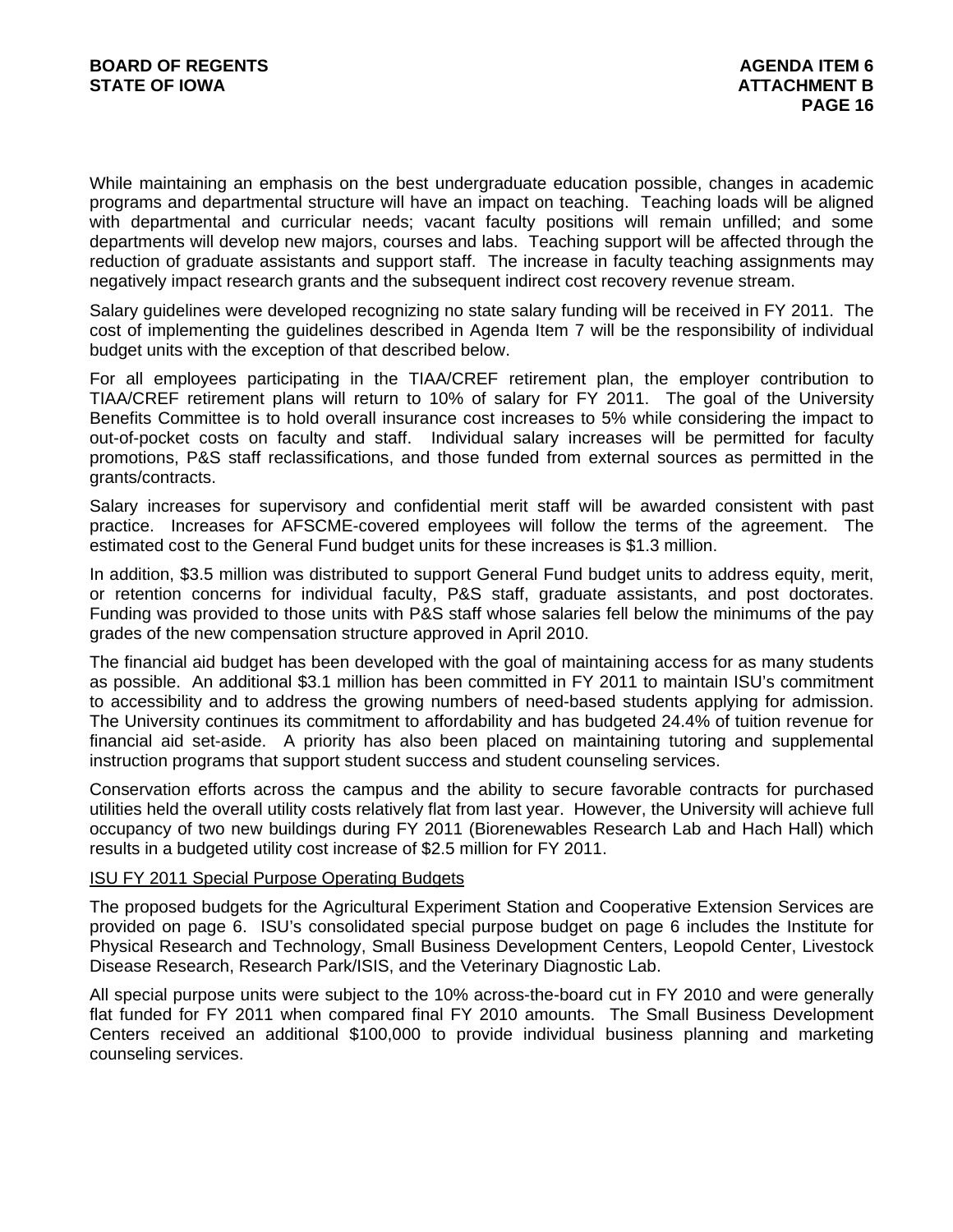# **BOARD OF REGENTS** AGENERATION OF REGENTS AGENERATION OF REGENTS AGENERATION OF REGENTS AGENERATION OF REGENTS AGENERATION OF REGENTS AGENERATION OF REGENTS AGENERATION OF REGENTS AGENERATION OF REGENTS AGENERATION OF REGE **STATE OF IOWA** AND **ATTACHMENT B**

# ISU FY 2011 Restricted Budget

The restricted funds budget represents activities that receive targeted appropriations for specific strategic initiatives including capital appropriations, and revenues and expenditures from university units and operations that do not receive direct state appropriations. Major restricted fund revenue categories include:

- Federal Support receipts for sponsored programs and student financial aid
- Student Fees and Continuing Education Tuition
- Sales and Services includes academic department service centers
- Endowment Income earnings distributed from the University's endowment funds
- Auxiliary Enterprises comprised primarily of bonded enterprises including Intercollegiate Athletics, University Bookstore, Department of Residence, Memorial Union, Parking Systems, Student Health Center, Reiman Gardens, and the Iowa State Center
- Private Gifts, Grants, and Contracts includes nongovernmental sponsored programs from private industry, non-profit organizations, and individuals
- Plant Funds includes bond proceeds and capital project funds

The proposed FY 2011 Restricted Fund Budget also includes the following state appropriations;

- Tuition Replacement **\$ 8.1 million** This appropriation funds the debt service on academic building revenue bond issues.
- Veterinary Medical Teaching Hospital-Phase II \$13.0 million
- Grow Iowa Values Fund **\$ 1.7 million** The legislature authorized an additional allocation of \$266,000 (included in the amount above) in GIVF funding to ISU to provide financial assistance to establish Small Business Development Centers.
- Grape and Wine Institute/Blank Park Zoo  $$ 0.7$  million

# **Athletics**

Iowa State University's FY 2011 athletic budget reflects revenue projections totaling \$41.7 million, a slight increase when compared to FY 2010 estimates.

Sports income from ticket sales is projected to slightly exceed FY 2010 estimates primarily due to the addition of a seventh home football game this upcoming season. Football season tickets have been increased from \$350 to \$375 due to the additional home game.

Fundraising revenue is projected to increase as additional revenue is transferred from ISU Foundation sources to assist in payment of increased scholarship expenses and offset reductions in general university support.

General university support for athletics during FY 2010 was reduced \$500,000 during the fiscal year. University support for FY 2011 is budgeted at slightly less than current FY 2010 estimates. ISU Athletics plans to continue to reduce dependence on university support over the next several years.

Debt service for FY 2011 will decrease approximately \$1.2 million due to early payments being made for the Hilton scoreboard and Jack Trice Stadium improvements.

FY 2011 salaries and related costs are projected to increase approximately \$1.4 million from current FY 2010 projections. Athletics realized salary cost reductions in FY 2010 resulting from mandated unpaid days and reductions in retirement plan contributions. FY 2011 salaries will remain level with FY 2010 for all personnel except for merit staff and employees under contract.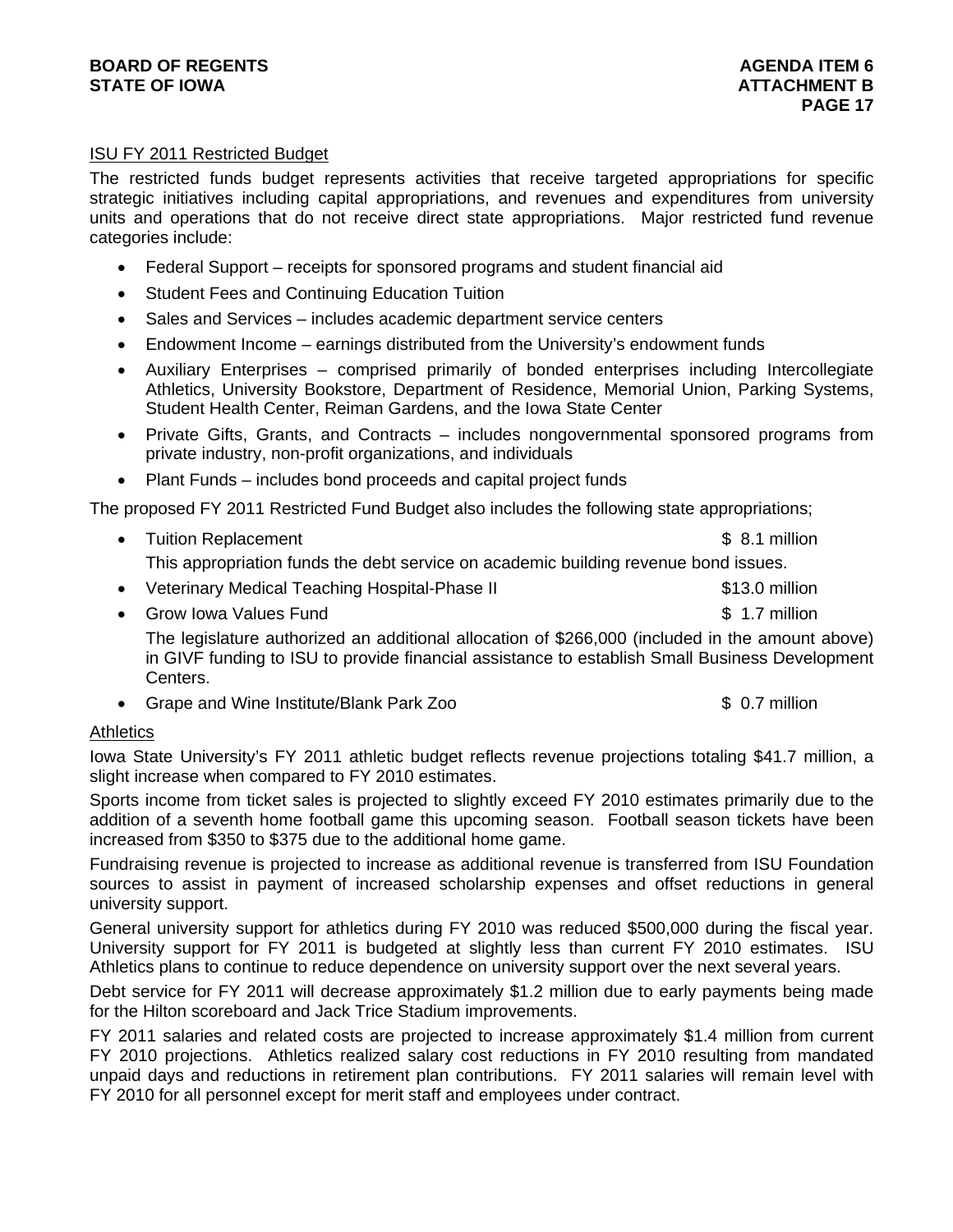The Athletic Department is responsible for paying tuition resulting from awarding scholarships. Scholarship expenses are projected to increase in FY 2011 since not all available football scholarships were exhausted in FY 2010 due to the coaching change made late in the recruiting period. The University projects scholarship costs to Athletics of approximately \$7.0 million.

The Athletic Department purchases services from numerous entities within the University including, tuition and room board from scholarship payments, facilities, University services, and utilities. The projected total FY 2011 costs of these services is \$16.7 million.

|                                 | <b>FY10 Estimates</b> | FY11 Budget      |
|---------------------------------|-----------------------|------------------|
| <b>OPERATING REVENUE</b>        |                       |                  |
| <b>Ticket Sales</b>             | \$<br>11,509,145      | \$<br>11,617,047 |
| Conference & NCAA Revenue       | 9,709,911             | 9,826,635        |
| Fundraising                     | 7,490,665             | 8,144,197        |
| Multi-Media Rights              | 2,736,000             | 3,183,000        |
| Post Season                     | 1,674,156             | 1,400,000        |
| Investment Income               | 200,324               | 98,996           |
| <b>Student Fees</b>             | 1,113,000             | 1,125,000        |
| <b>University Support</b>       | 1,613,607             | 1,600,107        |
| <b>Facility Management Fee</b>  | 500,000               | 450,000          |
| Licensing                       | 314,873               | 315,000          |
| <b>Game Guarantees</b>          | 1,115,650             | 1,566,000        |
| <b>Auxiliary Revenue</b>        | 1,230,146             | 1,236,538        |
| <b>Hilton Operating Revenue</b> |                       |                  |
| <b>Other Revenue</b>            | 1,370,472             | 1,093,550        |
| <b>TOTAL OPERATING REVENUE</b>  | 40,577,950            | 41,656,070       |
| <b>OPERATING EXPENSES</b>       |                       |                  |
| Salaries                        | 14,467,868            | 15,894,496       |
| Scholarships                    | 5,976,241             | 7,042,853        |
| Sports Programs - Operations    | 6,303,638             | 6,574,357        |
| Sports Programs - Post Season   | 1,864,852             | 1,840,000        |
| Sports Program - Support Units  | 1,371,357             | 1,387,062        |
| Internal Operations             | 2,180,167             | 2,152,221        |
| <b>External Operations</b>      | 1,024,785             | 920,232          |
| <b>Facilities &amp; Events</b>  | 3,933,416             | 4,232,870        |
| <b>TOTAL OPERATING EXPENSES</b> | 37, 122, 324          | 40,044,092       |
| <b>NET OPERATING MARGIN</b>     | 3,455,625             | 1,611,978        |
| <b>Less: Debt Service</b>       | (2,823,724)           | (1,578,707)      |
| Less: Capital Expenditures      | (240,000)             | (525,000)        |
| Less: Administrative Fee        |                       |                  |
| Less: Coaching Change           | (368, 862)            | 500,000          |
| Less: Contingency               |                       |                  |
| <b>NET MARGIN</b>               | \$<br>23,039          | \$<br>8,271      |

#### **Iowa State University - Department of Athletics FY 2011 Proposed Budget**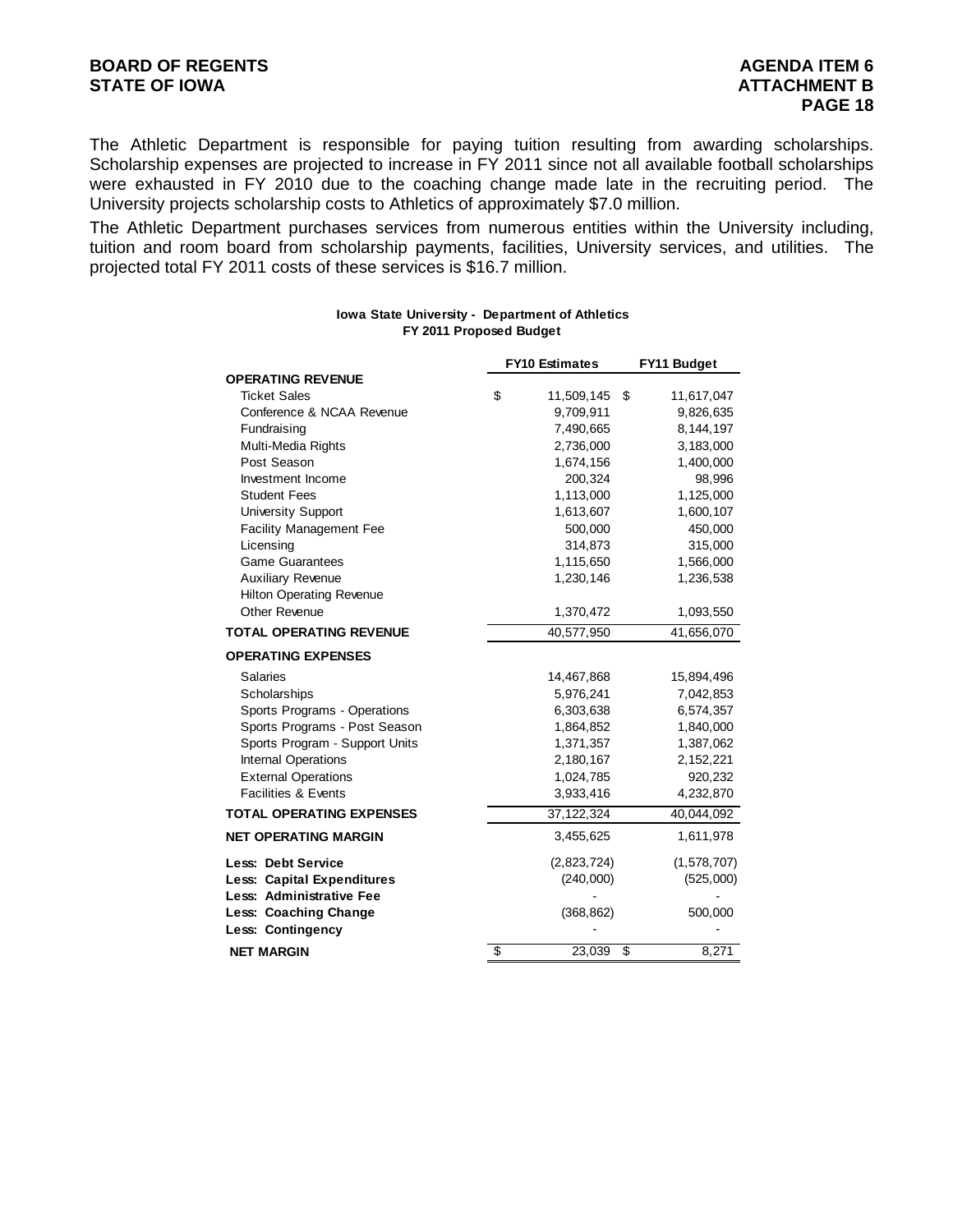# **FY 2011 BUDGETS – UNIVERSITY OF NORTHERN IOWA**

FY 2011 budget planning provided numerous challenges that will carry through FY 2011 and into FY 2012. Decreases in state funding levels to FY 1998 levels and unavoidable cost increases have been entirely funded by tuition revenue increases and decreases in personnel and non-personnel budget lines. Several key strategies to reduce costs and improve efficiencies will continue to be evaluated throughout the year. These include administrative position reductions, general fund support reductions to auxiliaries, outsourcing, reorganizations of units, and other one-time expense reduction strategies. The FY 2011 budget development process included operational decisions made with a strong emphasis on University goals and priorities. UNI's goals include providing a premier undergraduate experience and teacher-education program as well as increasing services to Iowans. The following guiding principles were applied to the budget planning process:

- Maintain affordability and accessibility (hold financial aid set-aside harmless)
- Maintain academic mission to ensure program quality and timely graduation
- Provide a safe campus for students and staff
- Make strategic operational changes rather than across-the-board cuts

# UNI FY 2011 General University Operating Budget

UNI's proposed FY 2011 General University operating budget is \$1.9 million less than the final FY 2010 budget and incorporates the following revenue changes when compared to FY 2010.

| • State Appropriation             | $(S \t1.4 \tmin)$         |
|-----------------------------------|---------------------------|
| $\bullet$ Tuition                 | 4.4 million               |
| • Indirect Cost Recoveries/Other  | 4.9 million)              |
| <b>Total Incremental Revenues</b> | $($ 1.9 \text{ million})$ |

The General University's original FY 2010 state operating appropriation of \$83.8 million was reduced by a net \$3.4 million during the current fiscal year. The net reduction includes supplemental one-time funding of \$5.2 million. FY 2011 General University operating appropriations totaling \$79.0 million (includes one-time funding of \$1.5 million) are \$1.4 million less than the final FY 2010 amounts.

UNI General University Appropriations

|         |            |             | One-Time             |             |
|---------|------------|-------------|----------------------|-------------|
|         | Base       | Reductions  | Supplemental         | Total       |
| FY 2011 | 77.549.809 |             | 1.456.118            | 79,005,927  |
| FY 2010 | 83,789,887 | (8,632,164) | 5.227.665            | 80,385,388  |
|         |            |             | FY 2011 Less FY 2010 | (1,379,461) |

The Board approved a tuition increase of 6.0% for resident and 3.0% for non-resident students at its February 2010 meeting. Actual Fall 2009 enrollment exceeded FY 2010 budget projections by 380 students. A projected decline of 42 students from the actual Fall 2009 enrollment coupled with the FY 2011 tuition rates, results in a budgeted tuition revenue increase of an additional \$4.4 million when compared to the FY 2010 amended budget.

Indirect cost recoveries and the other revenue lines are budgeted to remain flat when compared to the final FY 2010 budget. The FY 2010 amended budget approved in April included advanced commitment revenues of \$4.9 million received in prior years which resulted in other income for FY 2010 exceeding the proposed FY 2011 budget.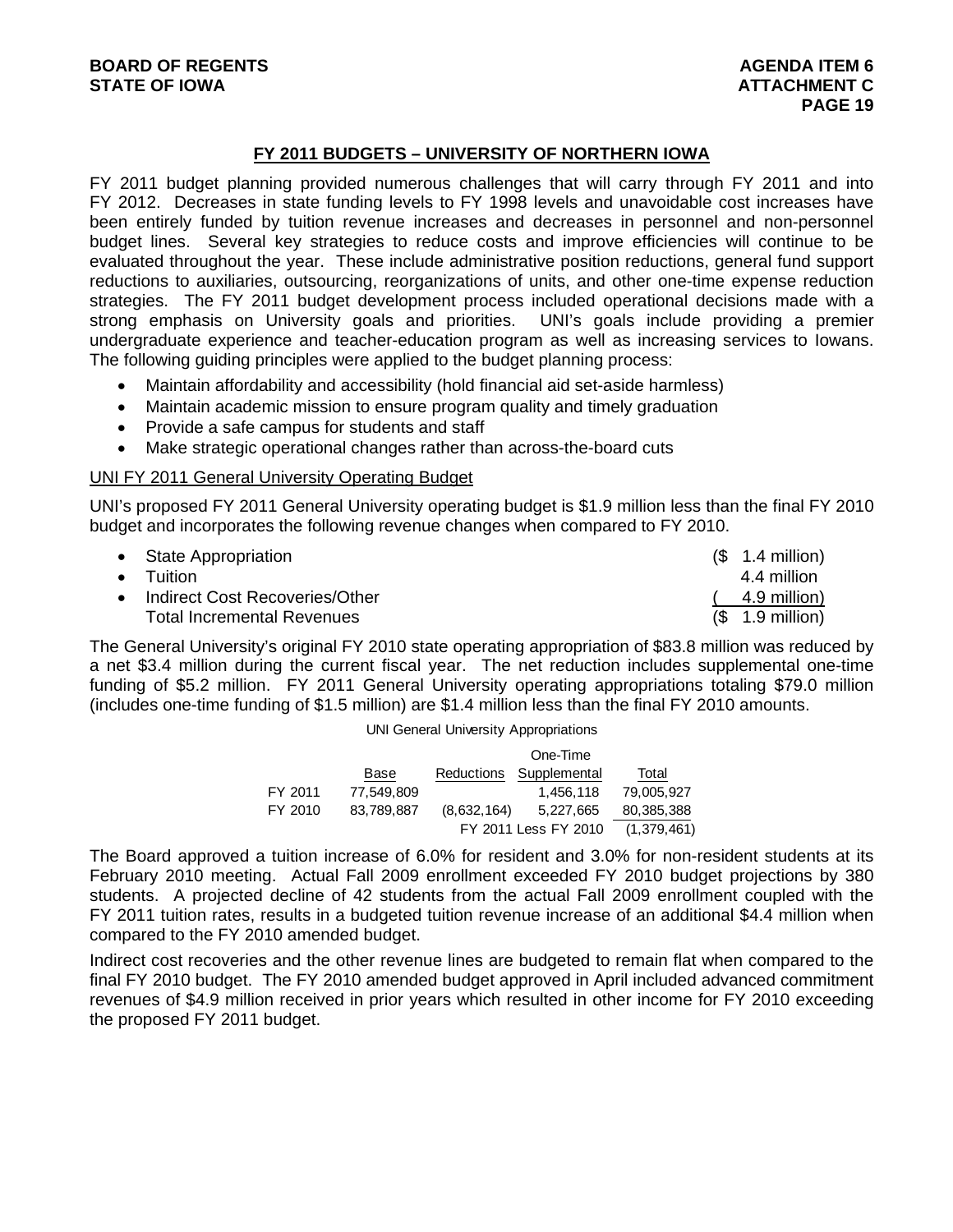The University also plans to redirect approximately \$2.5 million, largely from Academic Affairs, Administration and Finance, and the Central University to fund appropriation reductions, mandated salary increases, and a portion of the Student Information System project.

Mandatory salary and related benefit increases from faculty and merit employee bargaining are included in the proposed FY 2011 budget. United Faculty salaries will increase 3% and AFSCME covered employees will receive increases based on the statewide negotiated agreement. Professional and Scientific employees have historically received increases commensurate with the faculty bargaining contract. UNI's contribution to TIAA-CREF retirement plans is proposed to be 9% of salary for FY 2011. The mandated salary and benefit increases are projected to cost approximately \$3.9 million.

The University continues its commitment to affordability and has budgeted 18% of tuition revenue for financial aid set-aside. Financial aid set-aside will increase approximately \$200,000 when compared to final FY 2010 estimates.

# UNI FY 2011 Special Purpose Operating Budgets

UNI's consolidated special purpose budget on page 6 includes the Institute for Decision Making, Recycling and Reuse Center, Metal Casting, Real Estate Education, MyEntreNet, and the Iowa Mathematics and Science Education Partnership program (IMSEP).

All state general fund supported special purpose units were subject to the 10% across-the-board cut in FY 2010. FY 2011 state funding levels for all special purpose units except IMSEP remained flat when compared to final FY 2010 appropriated amounts. The IMSEP leadership team will adjust downward the goals and objectives of the program resulting from the \$1.5 million reduction (44.6% cut) in the program's state appropriation.

# UNI FY 2011 Restricted Budget

UNI's restricted budget includes auxiliary enterprises, capital appropriations, and revenues and expenditures from university units and operations that do not receive direct state appropriations. Major auxiliary enterprise operations include the residence system, athletics, Maucker Union, Fieldhouse Operations (UNI-Dome/McLeod), Gallagher-Bluedorn Performing Arts Center, Wellness Recreation Center, and the Student Health Center.

The proposed FY 2011 Restricted Fund Budget includes the following state appropriations:

• Tuition Replacement **\$5.9 million \$5.9 million** 

This appropriation funds the debt service on academic building revenue bond issues.

• Grow Iowa Values Fund (GIVF)  $\sim$  60.7 million

# **Athletics**

The University of Northern Iowa's FY 2011 athletic budget reflects revenue projections totaling \$11.7 million; which is a 1.3% increase when compared to the FY 2010 estimates.

General university funds for athletics provide support for scholarships, operations, and the graduate assistant program. University support in FY 2010 was reduced \$190,000 in response to the budget cuts which occurred during the year. General university support for FY 2011 is projected to slightly exceed current FY 2010 estimates.

The athletic department is responsible for paying tuition from awarded scholarships. The total number of budgeted scholarships for FY 2011 remains the same as FY 2010 at a total cost to the athletic department of approximately \$3.5 million.

The UNI athletic department purchases services from numerous entities within the University. These include in part, tuition and room/board from scholarship payments, Business Services, Public Safety, marketing, and utilities. The projected total cost of these services in FY 2011 is \$4.1 million.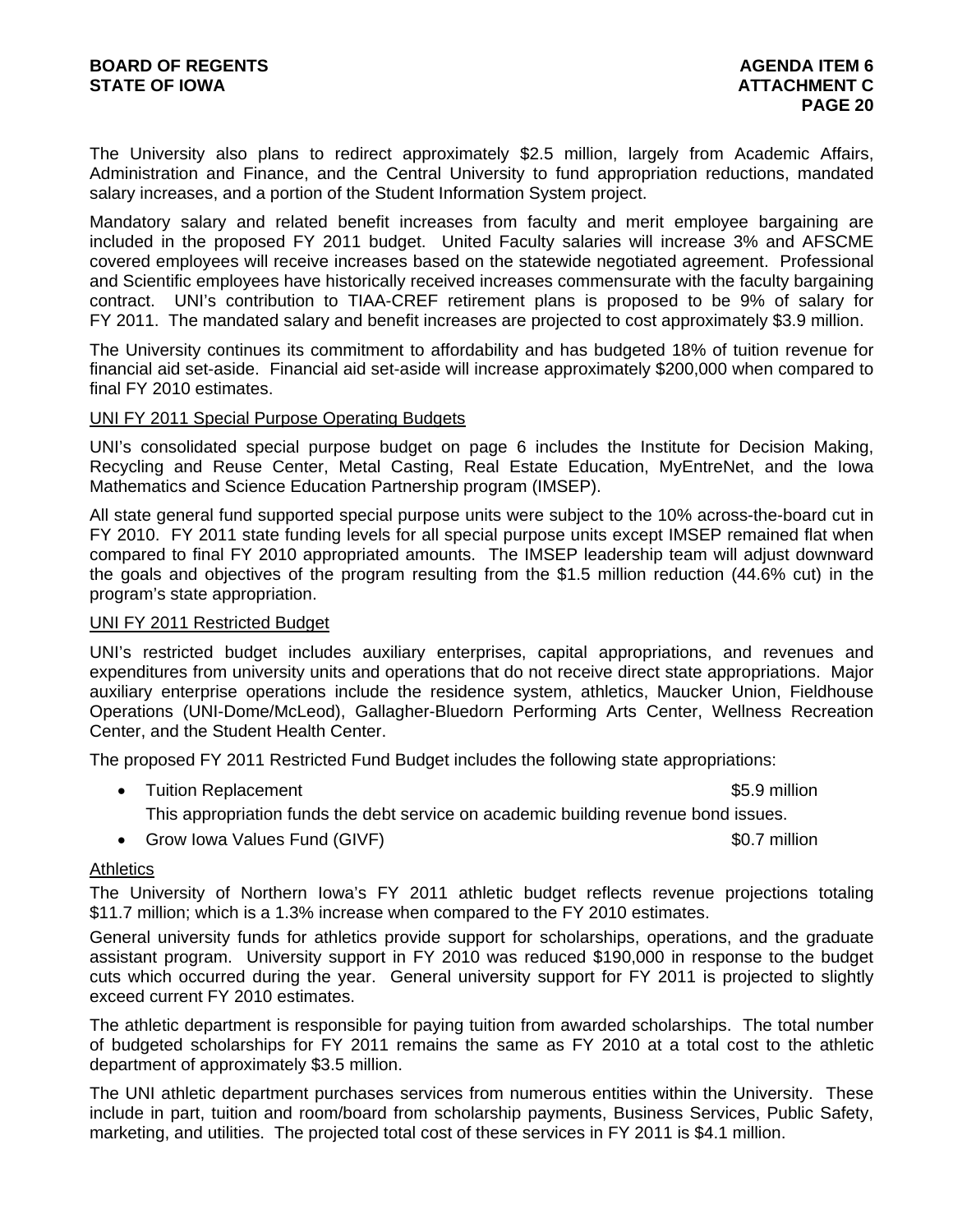# **BOARD OF REGENTS**<br> **BOARD OF REGENTS**<br> **STATE OF IOWA**<br> **ATTACHMENT C**

#### **University of Northern Iowa Athletics FY 2011 Proposed Budget**

|                                     | FY2010           | FY 2011    |
|-------------------------------------|------------------|------------|
|                                     | <b>Estimates</b> | Proposed   |
| <b>INCOME</b>                       |                  |            |
| Football                            | 1,016,179        | 1,102,500  |
| Men's Basketball                    | 1,138,335        | 1,199,000  |
| Men - All Other Sports              | 55,766           | 37,000     |
| Women - All Sports                  | 148,582          | 112,800    |
| <b>Subtotal - Sports</b>            | 2,358,862        | 2,451,300  |
| <b>Other Income</b>                 |                  |            |
| <b>Student Activity Fee</b>         | 1,212,518        | 1,212,500  |
| University Support for:             |                  |            |
| <b>General Athletics Operations</b> | 3,155,693        | 3,266,702  |
| Scholarships                        | 1,283,481        | 1,283,481  |
| Alumni/Foundation Support           | 1,196,063        | 1,290,000  |
| <b>Athletic Marketing</b>           | 1,050,000        | 1,066,000  |
| Athletic Conf/NCAA Support          | 640,000          | 650,000    |
| Novelties - Outings                 | 337,100          | 182,000    |
| General                             | 348,973          | 328,500    |
| <b>Subtotal - Other</b>             | 9,223,828        | 9,279,183  |
| <b>TOTAL INCOME</b>                 | 11,582,690       | 11,730,483 |
| <b>EXPENSES</b>                     |                  |            |
| <b>Men's Sports</b>                 |                  |            |
| Football                            | 2,571,706        | 2,673,766  |
| <b>Basketball</b>                   | 1,688,956        | 1,677,101  |
| All Other Men's Sports              | 1,026,584        | 1,013,166  |
| <b>Subtotal - Men's Sports</b>      | 5,287,246        | 5,364,033  |
| <b>Women's Sports</b>               |                  |            |
| <b>Basketball</b>                   | 765,778          | 842,628    |
| Volleyball                          | 662,949          | 681,941    |
| All Other Women's Sports            | 1,989,904        | 1,990,617  |
| <b>Subtotal - Women's Sports</b>    | 3,418,631        | 3,515,186  |
| <b>Other Expenses</b>               |                  |            |
| <b>Athletic Training</b>            | 260,216          | 342,888    |
| <b>Administration &amp; General</b> | 2,258,283        | 2,188,556  |
| <b>Athletic Marketing</b>           | 284,210          | 219,820    |
| Contingency                         | 74,104           | 100,000    |
| <b>Subtotal - Other Expenses</b>    | 2,876,813        | 2,851,264  |
| <b>TOTAL EXPENSES</b>               | 11,582,690       | 11,730,483 |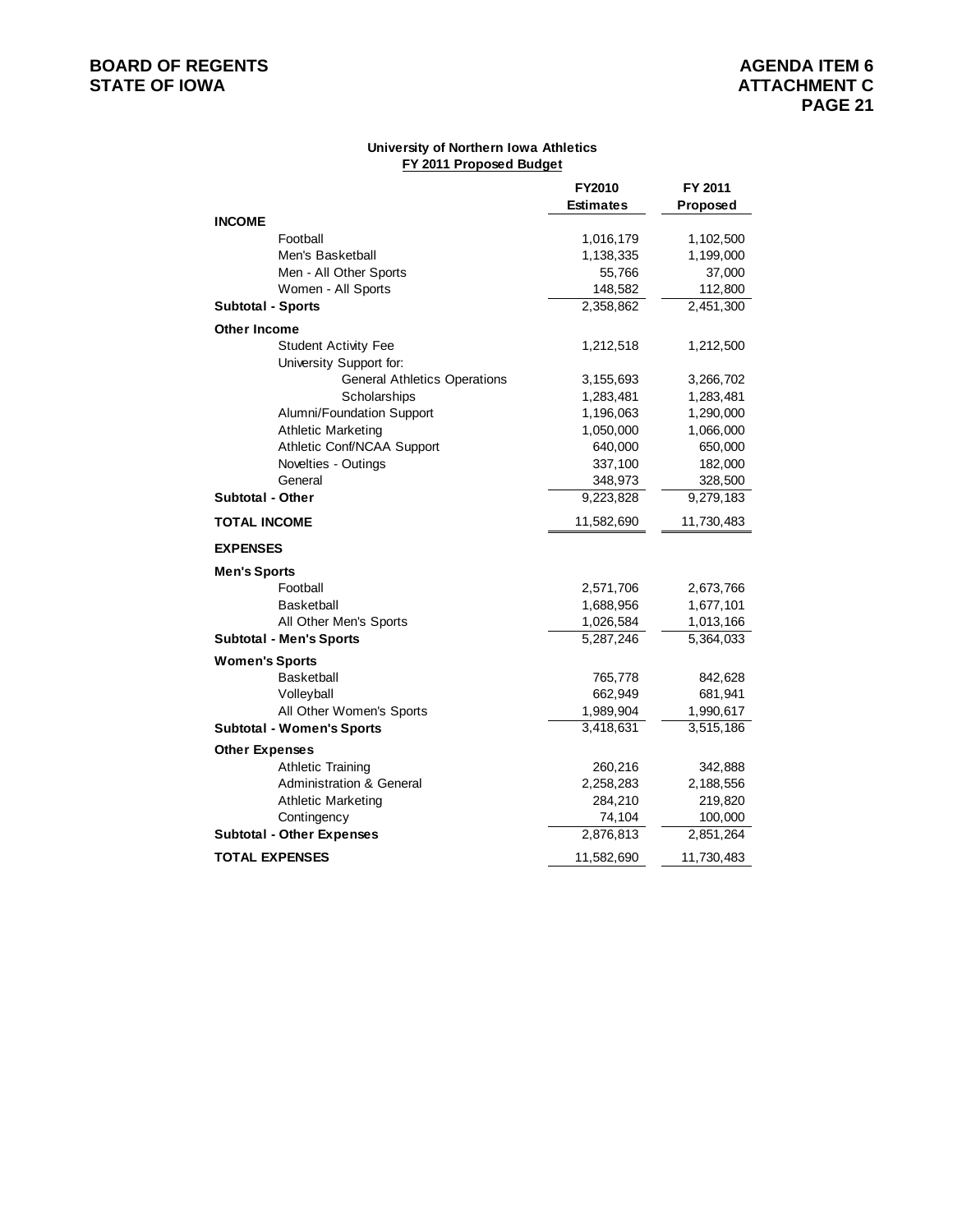# **FY 2011 BUDGETS – IOWA SCHOOL FOR THE DEAF**

The proposed total FY 2011 budget for ISD is 1% less than FY 2010 estimates. Decreases in one-time state operating funding resulted in the FY 2011 operating budget being 2.3% less than FY 2010 estimates while the FY 2011 restricted budget is 11.1% higher than FY 2010 due to an increase in budgeted revenue received from the State of Nebraska.

|                                                     | *FY 2010         | FY 2011    |          |  |  |  |
|-----------------------------------------------------|------------------|------------|----------|--|--|--|
|                                                     | <b>Estimates</b> | Proposed   | % Change |  |  |  |
| Operating                                           | 9,788,736        | 9,567,455  | $-2.3%$  |  |  |  |
| Restricted                                          | 1,045,806        | 1,161,564  | 11.1%    |  |  |  |
| Total                                               | 10,834,542       | 10,729,019 | $-1.0%$  |  |  |  |
| *does not include FY 2010 ARRA funding of \$583,987 |                  |            |          |  |  |  |

ISD - FY 2011 General Operating Budget

The Iowa School for the Deaf offers educational programs in compliance with federal and state laws to provide free and appropriate public education for deaf and hard of hearing children and youths. Each child's Individual Education Program (IEP) is designed to maximize the student's educational potential. In its mission to provide this educational service, ISD has been accredited by the North Central Association of Schools and Colleges, and the Conference of Educational Administrators at Schools and Programs for the Deaf. The mission is served by accomplishing four strategic goals:

- Ensure high-quality educational opportunities for students
- Ensure high-quality transition services for students
- Develop effective statewide outreach services
- Demonstrate effective stewardship of resources

The following educational programs are included in the FY 2011 operating budget:

- On-Campus The primary educational program provides academic and vocational programming for 110 deaf and hard of hearing children from early childhood through high school. The educational programming options must be comprehensive enough to meet each child's education requirements specified in the IEP.
- Off-Campus The School provides educational programming in off-campus public school settings for approximately 60 students whose IEP's include interaction with non-disabled peers. Off-campus programs include indirect instruction from itinerant resource teachers, tutorial services, consultative services, and monitoring services designed to ensure students are successful in their educational programs.
- Reverse Mainstream The program permits non-disabled peers to receive classroom instruction with deaf and hard of hearing students on the ISD campus and will serve more than 15 students and families during FY 2011.
- Parent/Infant ISD estimates 15 families will receive year-round educational services from the parent/infant program as determined by their Individual Family Service Plan. Options include on-campus and/or home-based infant/parent instruction, audiological evaluation, medical consultation services, and sign language instruction.

Total state operating funds represent approximately 95.7% of the proposed FY 2011 operating budget. ISD's FY 2010 general operating state appropriation remained unchanged from the final FY 2010 amount. One-time state funding for FY 2011 is approximately \$188,000 less than the one-time supplemental appropriation for FY 2010.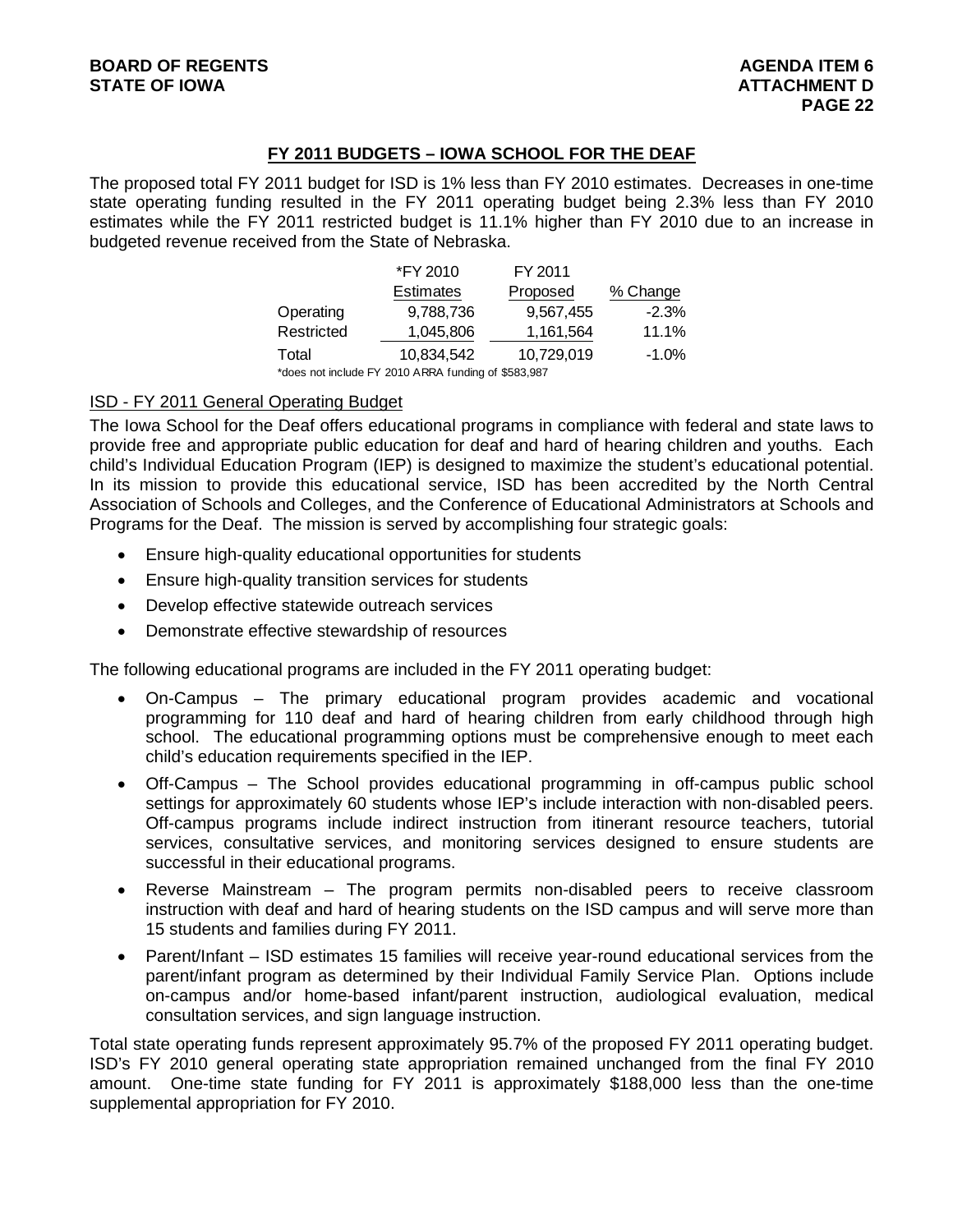ISD was appropriated approximately \$396,000 in one-time funding for FY 2011. These funds are budgeted to address needs related to information technology, campus security, and the vehicle fleet. Outdated desktop computers in the classrooms will be replaced, and the school's wireless environment will be upgraded to allow a more seamless connectivity between classrooms and buildings. The installation of additional cameras will provide increased security for the campus, and aging highmileage vehicles will be replaced.

ISD plans to internally reallocate \$97,500 from the regular deaf education and student life programs to fund instructional technology education with an emphasis on career development.

The proposed salary policies outlined in Agenda Item 7 include average increases of 2.3% for faculty, 2.25% for Professional and Scientific staff, and merit staff will receive increases as negotiated in the statewide collective bargaining agreement.

# ISD - FY 2011 Restricted Budget

The FY 2011 restricted fund budget of \$1,161,564 represents a net increase of \$115,758 from the FY 2010 budget resulting from:

- increases of \$144,904 in Nebraska tuition funding
- decrease of \$29,146 in Iowa grants administered through the Iowa Department of Education

Revenue generated from students attending ISD from Nebraska will again be treated as restricted funds and will be segregated from ISD's general fund appropriation. The FY 2011 budget anticipates 15 students attending from Nebraska, an increase of two students from FY 2010.

These funds will generally be utilized to maintain best practices for staffing ratios; to purchase technology equipment, and enhance the recruitment of quality staff. Curriculum development is a multi-year process and is done as part of the NCA evaluation cycle. Participation in various student learning activities will be available, and the maintenance and upgrading of facilities, equipment, vehicles and furnishings will continue.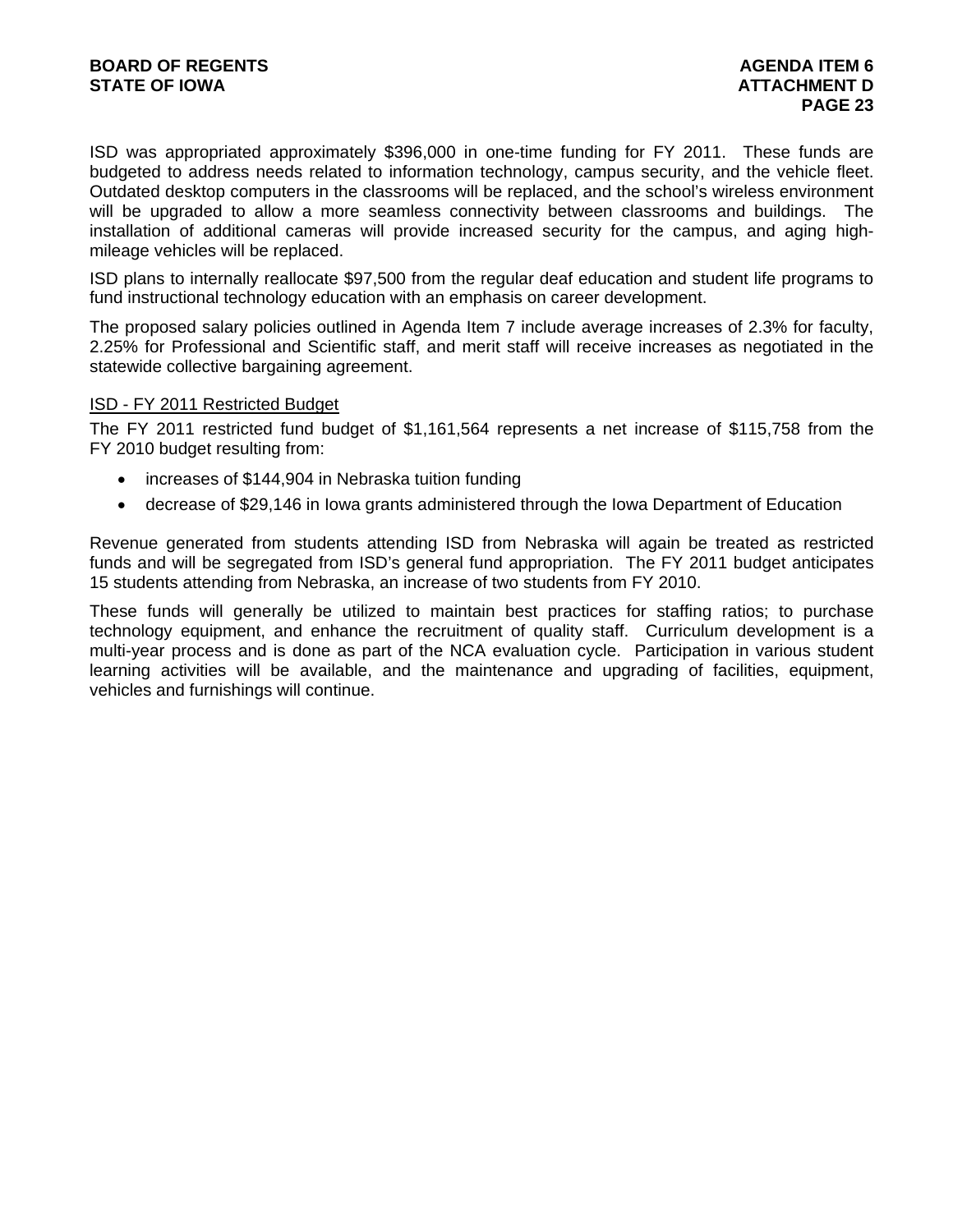# **FY 2011 BUDGETS – IOWA BRAILLE AND SIGHT SAVING SCHOOL**

The proposed total FY 2011 budget for IBSSS is 4.6% more than FY 2010 estimates. Increases in sales and service revenue from AEA's are partially offset by decreases in one-time state operating funding, which result in the FY 2011 operating budget being 5.1% higher than FY 2010 estimates. Conversely, the restricted budget is 5.7% less than FY 2010 due to a projected decrease in federal grant funding.

|            | *FY 2010                                            | FY 2011   |          |
|------------|-----------------------------------------------------|-----------|----------|
|            | <b>Estimates</b>                                    | Proposed  | % Change |
| Operating  | 8,978,251                                           | 9,436,001 | 5.1%     |
| Restricted | 445,978                                             | 420,440   | $-5.7\%$ |
| Total      | 9,424,229                                           | 9.856.441 | 4.6%     |
|            | *does not include FY 2010 ARRA funding of \$330,215 |           |          |

# IBSSS FY 2011 General Fund Operating Budget

IBSSS's Statewide System for Vision Services, in partnership with agencies, families, and communities, provides leadership in the education of all of Iowa's students who are blind or visually impaired through exemplary support and services. The School provides educational services to children and youth in the state of Iowa with visual impairments who require the comprehensive programs provided by the Statewide System for Vision Services. IBSSS's mission is to enable Iowa's students who are blind or visually impaired to function as independently as possible in all aspects of life by providing appropriate educational opportunities, resources, and support services. The mission is served by accomplishing five strategic goals:

- Provide equitable access to a continuum of high quality services for all students in Iowa who are blind and visually impaired, including those with multiple disabilities
- Assure an adequate supply of highly trained teachers and orientation and mobility specialists
- Assure adequate and professional supervision, ongoing professional development and equitable job assignments for professionals working with blind and visually impaired students
- Eliminate duplication in service delivery by creating a seamless coordinated system of services to blind and visually impaired students across multiple funding sources and agencies responsible for this population
- Maintain a center of excellence in Iowa for discipline-specific expertise at Iowa Braille and Sight Saving School

IBSSS's FY 2011 general operating state appropriation of \$4.9 million remained unchanged from the final FY 2010 general appropriation, while the one-time supplemental state funding is \$108,460 less than the supplemental funding received for FY 2010.

IBSSS was appropriated approximately \$229,000 in one-time supplemental funding for FY 2011. The supplemental funds will fund the Extended Core Curriculum which includes summer school, expanded school year curriculum, and a Summer Institute for faculty development.

IBSSS intends to carry forward \$200,000 of the FY 2010 one-time supplemental funding into FY 2011 to be used for building repairs and maintenance.

Sales and services revenue is projected to increase \$0.4 million when compared to the FY 2010 estimated budget resulting from additional contractual income to be received from the AEA's and in rental income from AmeriCorps. The additional contractual income is primarily due to four (4) AEA Teachers of the Visually Impaired and Orientation and Mobility Specialists becoming employees of IBSSS's Statewide System for Vision Services. The additional revenue will support the salary costs of the teachers.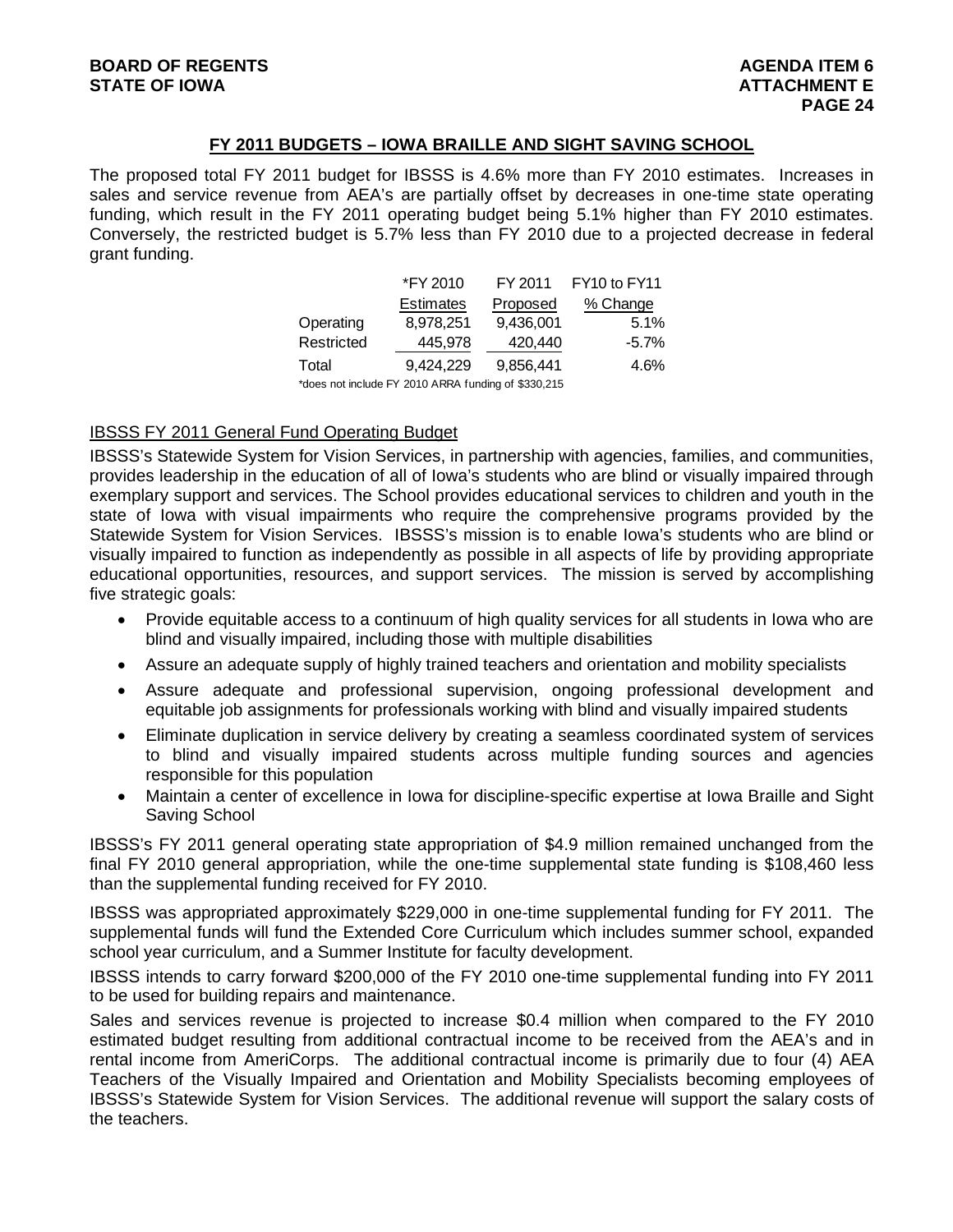Adding the teachers to the IBSSS payroll will eliminate duplicate service delivery by creating a seamless, coordinated system of services to blind and visually impaired students regardless of the funding source and agency. Their employment with IBSSS will also ensure standardized professional supervision, on-going professional development, and an equitable assignment of duties.

The proposed salary policies outlined in Agenda Item 7 include average increases of 4.1% for faculty, 2.5% for Professional and Scientific staff, and merit staff will receive increases as negotiated in the statewide collective bargaining agreement.

### IBSSS FY 2011 Restricted Budget

The FY 2011 restricted fund budget of \$420,440 represents a decrease of \$25,538 from the FY 2010 restricted budget primarily from a decrease in three federal grants that fund activities such as literacy initiatives, summer institute for parent and staff development, and early childhood development.

IBSSS anticipates spending \$7,000 in unrestricted endowment funds in FY 2011 for therapeutic horseback riding and recreation activities. The unrestricted endowment monies of \$7,000 and restricted endowment funds of \$83,400 for blind services and education scholarships are included in the FY 2010 restricted budget and comprise the other income of \$90,400.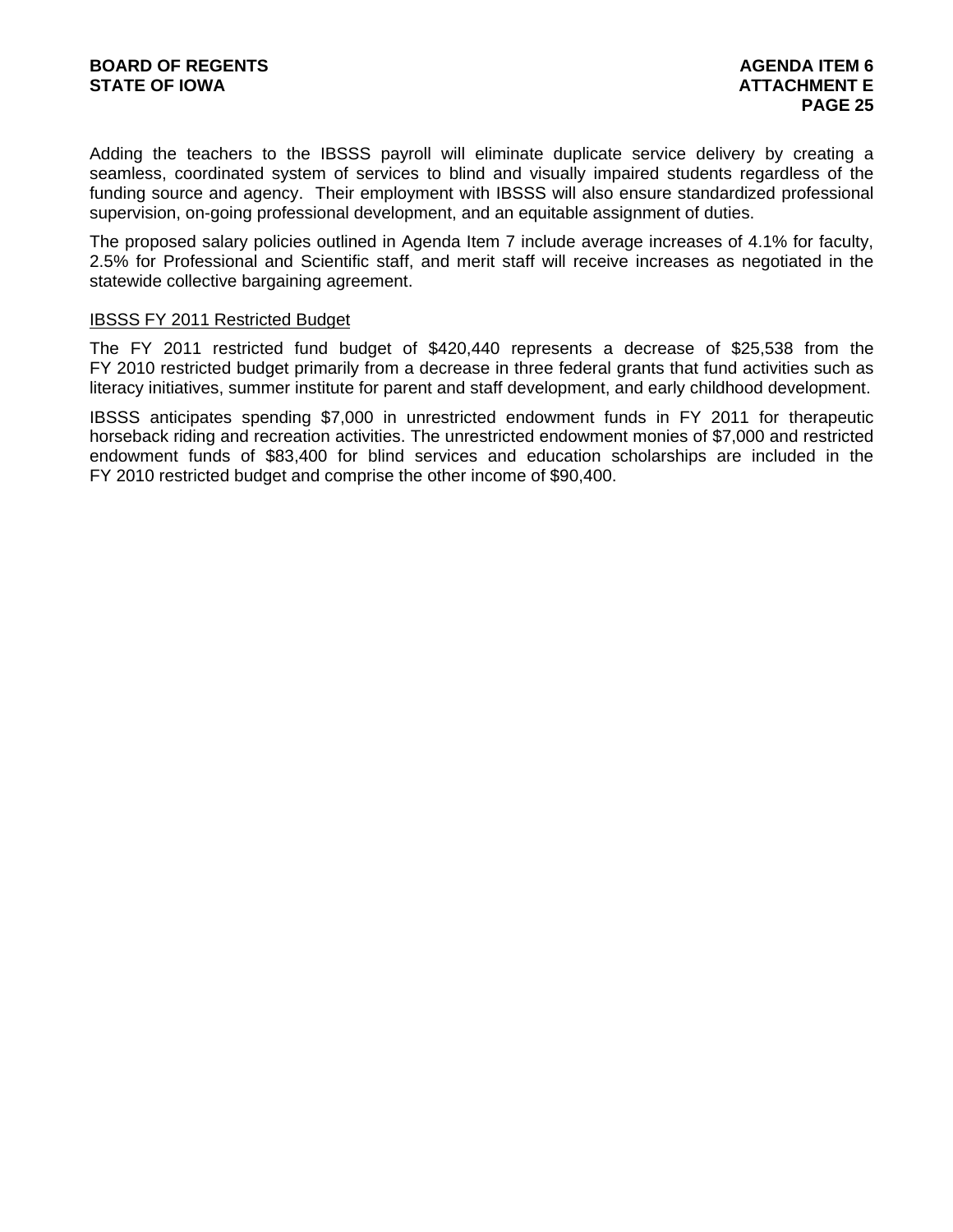# **FY 2011 BUDGETS – IOWA PUBLIC RADIO**

The FY 2011 operating budget supports the realignment of IPR based on the merger of the three stations in an effort to improve and expand service and outreach to Iowans. IPR is in the process of completing a 3-5 year strategic plan with the IPR Board, leadership team, and community stakeholders. Total revenues are expected to be approximately \$0.3 million more in FY 2011 than FY 2010. The budgeted increase in revenues is primarily comprised of fund raising resources being partially offset by reductions in university support. The following items are incorporated into the proposed FY 2011 budget.

- The Corporation for Public Broadcasting continues to be a strong source of federal support. IPR applies for all available grants when they meet the requirements and are generally awarded all grants for which they apply.
- Fund raising revenue is projected to increase in response to IPR's direct mail, on-air, and telemarketing campaigns. All efforts are focused on contributions to Iowa Public Radio versus a specific station group. IPR Corporate distributes the fund raising revenue to the Radio Groups.
- Salary and related benefit costs are expected to increase 2.8% from FY 2010 estimates resulting from the bargained merit increases, the addition of a Chief Administrative Officer, and a few market-index corrections on current salaries.
- IPR plans to continue to keep the employee headcount under 60 by eliminating duplication of work, improving technology infrastructure, and streamlining functions at the network level.

The proposed FY 2011 operating budget was approved by the IPR Board of Directors on May 26, 2010. IPR's consolidated available reserve balance is approximately \$4.3 million as of March 31, 2010.

|                            |             | <b>Radio Group Budgets</b> |             | Total Radio  | <b>IPR</b>              | Total                | Total FY10       |
|----------------------------|-------------|----------------------------|-------------|--------------|-------------------------|----------------------|------------------|
| Income:                    | <b>KSUI</b> | WOI                        | <b>KUNI</b> | Groups       | Corporate               | FY <sub>11</sub> IPR | <b>Estimates</b> |
| <b>University Support</b>  | \$434,000   | \$250,000                  | \$361,840   | \$1,045,840  |                         | \$1,045,840          | \$1,326,818      |
| <b>Federal Grants</b>      | 265,000     | 295,000                    | 190,000     | 750,000      |                         | 750,000              | 750,000          |
| <b>Fund Raising</b>        | 405,153     | 1,035,714                  | 569,026     | 2,009,893    | 2,450,107               | 4,460,000            | 3,865,000        |
| State Appropriation        |             |                            |             |              | 406,318                 | 406,318              | 406,318          |
| <b>Investment Earnings</b> | 5,000       | 5,000                      |             | 10,000       |                         | 10,000               | 10,000           |
| Other                      |             | 40,000                     | 40.000      | 80,000       |                         | 80,000               | 120,000          |
| <b>Total Revenue</b>       | \$1,109,153 | \$1,625,714                | \$1,160,866 |              | \$3,895,733 \$2,856,425 | \$6,752,158          | \$6,478,136      |
| Expenses:                  |             |                            |             |              |                         |                      |                  |
| Salaries & Benefits        | \$644,153   | \$1,015,714                | \$675,866   |              | \$2,335,733 \$1,870,039 | \$4,205,772          | \$4,091,850      |
| Supplies & Services        | 465,000     | 600,000                    | 485,000     | 1,550,000    | 986,015                 | 2,536,015            | 2,060,945        |
| Equipment                  |             |                            |             |              |                         |                      | 275,000          |
| <b>Total Expenditures</b>  | \$1,109,153 | \$1,615,714                | \$1,160,866 |              | \$3,885,733 \$2,856,054 | \$6,741,787          | \$6,427,795      |
|                            |             |                            |             | Net Revenues |                         | \$10,371             | \$50,341         |
| <b>Reserve Balance</b>     | 1,544,411   | 926,038                    | 1,818,444   |              |                         | 4,288,893            |                  |

#### **Iowa Public Radio - FY 2011 Budgets**

# Restricted Funds

Iowa Public Radio has a \$1.9 million capital appropriation available for improvements. IPR currently plans to use the capital funding to fund station expansions and upgrades and maintenance of current transmission equipment. The actual distribution of the funds will be determined by the timing of the construction permits approved by the Federal Communications Commission. IPR also plans to apply for federal and private grants to supplement the state funding for the capital projects.